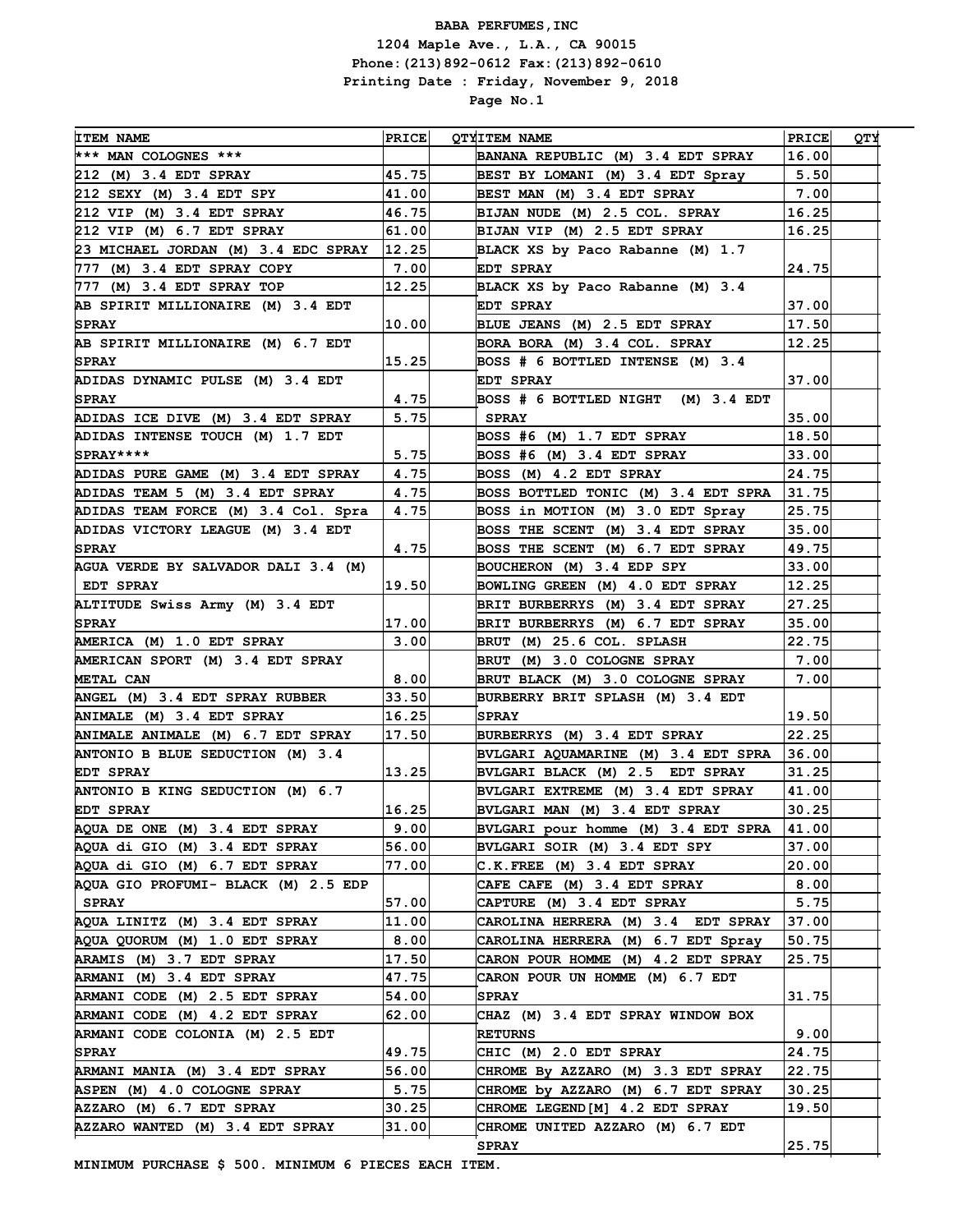| <b>ITEM NAME</b>                       | <b>PRICE</b> | <b>OTYITEM NAME</b>                                                 | PRICE                  | ОТУ |
|----------------------------------------|--------------|---------------------------------------------------------------------|------------------------|-----|
| CIGAR (M) 3.4 EDT SPRAY                | 11.00        | FAHRENHEIT (M) 2.5 Parfum SPRAY                                     | 63.00                  |     |
| CLAIBORNE (M) 3.4 EDC SPRAY            | 13.25        | FAHRENHEIT (M) 3.4 EDT SPRAY                                        | 63.00                  |     |
| CLAIBORNE SPORT (M) 3.4 COLOGNE        |              | FERRAGAMO AQUA ESSENZIALE (M) 3.4                                   |                        |     |
| <b>SPRAY</b>                           | 12.25        | EDT SPRAY                                                           | 23.75                  |     |
| COACH NEW YORK (M) 3.4 EDT SPRAY       | 38.00        | FERRAGAMO AQUA ESSENZIALE *BLU* (M)                                 |                        |     |
| COACH PLATINUM (M) 3.4 EDT SPRAY       | 42.00        | 3.4 EDT SPRAY                                                       | 22.75                  |     |
| COOLWATER (M) 4.2 EDT SPRAY            | 19.50        | FERRARI BLACK (M) 4.2 EDT SPRAY                                     | 13.75                  |     |
| COOLWATER (M) 6.7 EDT SPRAY            | 30.25        | FERRARI LIGHT ESSENCE (M) 4.2 EDT                                   |                        |     |
| CREED AVENTUS (M) 3.4 EDT SPRAY        | 276.0        | <b>SPRAY</b>                                                        | 13.25                  |     |
| CUBA BLUE (M) 3.4 EDT SPRAY            | 5.75         | FERRARI RED (M) 4.2 EDT SPRAY                                       | 13.75                  |     |
| CUBA GOLD (M) 3.3 EDT SPRAY            | 5.75         | FIRE By CHAZ (M) 3.4 EDT SPRAY                                      | 9.00                   |     |
| CURVE CHILL (M) 4.2 EDT SPRAY          | 11.00        | FIRST INSTINCT (M) 1.7 EDT Spray                                    | 36.00                  |     |
| CURVE CONNECT 4.2 COL SPRAY (M)        | 11.00        | FRACAS (M) 3.4 COL. SPRAY                                           | 11.00                  |     |
| CURVE CRUSH (M) 4.2 EDT SPR            | 15.25        | FREE TIME BY FERRAGAMO 3.4 EDT SPY                                  |                        |     |
| CURVE SPORT (M) 4.2 EDT SPRAY          | 15.25        | (M)                                                                 | 19.50                  |     |
| CURVE WAVE (M) 4.2 COL SPRAY           | 11.00        | FROZEN ELSA FIGURE 3.4 EDT SP                                       | 11.00                  |     |
| D&G THE ONE (M) 3.4 EDT SPRAY          | 43.75        | GENTLEMAN KAREN LOW (M) 3.4 EDT                                     |                        |     |
| DECLARATION By CARTIER (M) 3.4 EDT     |              | <b>SPRAY</b>                                                        | 8.00                   |     |
| <b>SPRAY</b>                           | 35.00        | GIORGIO BEV. HILLS (M) 3.4 EDT Spra                                 | 13.25                  |     |
| DECLARATION FRACHEUR By CARTIER (M)    |              | GIVENCHY GENTLEMAN (M) 3.3 EDT SPRA                                 | 37.00                  |     |
| $\vert$ 3.4 EDT SPRAY                  | 31.25        | GREEN GENERATION (M) 3.4 EDT SPRAY                                  | 11.00                  |     |
| DEVIN by Aramis (M) 3.4 Country        |              | GUCCI GUILTY (M) 3.0 EDT SPRAY                                      | 46.75                  |     |
| Col. Spray                             | 30.25        | GUCCI GUILTY ABSOLUT (M) 3.0 EDP                                    |                        |     |
| DIESEL PLUS PLUS (M) 2.5 EDT SPRAY     | 10.00        | <b>SPRAY</b>                                                        | 46.75                  |     |
| DIESEL ZERO+ MASCULINE 2.5 EDT SPRA    | 9.00         | GUCCI GUILTY BLACK (M) 3.0 EDT SPRA                                 | 45.75                  |     |
| DIOR HOMME (M) 3.4 EDT SPRAY           | 61.00        | GUCCI GUILTY INTENSE (M) 3.0 EDT                                    |                        |     |
| DIOR SAUVAGE (M) 2.0 EDT SPRAY         | 58.00        | <b>SPRAY</b>                                                        | 44.75                  |     |
| DIOR SAUVAGE (M) 3.4 EDT SPRAY         | 85.00        | GUCCI MADE TO MEASURE (M) 3.0 EDT                                   |                        |     |
| DOLCE & GABBANA (M) 4.2 EDT SPRAY      | 39.00        | <b>SPRAY</b>                                                        | 39.25                  |     |
| DOLCE & GABBANA (M) 6.7 EDT SPRAY      | 49.75        | GUCCI MADE TO MEASURE (M) 5.0 EDT                                   |                        |     |
| DOLCE & GABBANA LIGHT BLUE (M) 4.2     |              | <b>SPRAY</b>                                                        | 51.75                  |     |
| <b>EDT SPRAY</b>                       | 42.00        | GUCCI POUR HOMME (M) 3.4 EDT SPRAY                                  | 41.00                  |     |
| DOLCE & GABBANA LIGHT BLUE (M) 6.7     |              | GUESS (M) 2.5 EDT SPRAY                                             | 14.25                  |     |
| EDT SPRAY                              | 49.75        | <b>GUESS BLUE SEDUCTIVE 3.4 EDT SPRAY</b>                           |                        |     |
| DRAKKAR (M) 3.4 EDT SPRAY              | 18.50        | (M)                                                                 | 14.25                  |     |
| DRAKKAR (M) 6.8 EDT SPRAY              | 29.25        | GUESS DARE (M) 3.4 EDT SPRAY                                        | 14.25                  |     |
| DREAMER (M) 3.4 EDT SPRAY              | 21.50        | GUESS MARCIANO (M) 3.4 EDT SPRAY                                    | 13.50                  |     |
| DUNHILL DESIRE (M) 3.4 EDT SPRAY       | 20.50        | GUESS NIGHT (M) 3.4 EDT SPRAY                                       | 14.25                  |     |
| DUNHILL DESIRE (M) 5.0 EDT SPRAY       | 25.75        | GUESS SEDUCTIVE (M) 3.4 EDT SPRAY                                   | 13.25                  |     |
| dunhill DESIRE BLUE (M) 3.4 EDT        |              | HALLOWEEN (M) 4.2 EDT SPRAY                                         | 21.50                  |     |
| <b>SPRAY</b>                           | 20.50        | HAPPY by CLINIQUE (M) 3.4 EDT SPRAY                                 | 29.25                  |     |
| ED HARDY HEARTS & DAGGERS (M) 3.4      |              | HEI (M) 3.4 EDT SPRAY                                               | 13.25                  |     |
|                                        | 17.50        | HUGO (M) 4.2 EDT SPY                                                | 29.75                  |     |
| EDT SPRAY<br>ENDLESS (M) 2.5 EDT SPRAY | 16.25        | HUGO (M) 6.7 EDT SPRAY                                              | 44.75                  |     |
| ESCAPE (M) 3.4 EDT SPRAY               | 17.50        |                                                                     |                        |     |
| ETERNITY (M) 3.4 EDT SPRAY             | 23.75        | HUGO DARK BLUE (M) 2.5 EDT SPRAY<br>HUGO ENERGISE (M) 4.2 EDT SPRAY | 18.50<br>28.25         |     |
|                                        |              |                                                                     |                        |     |
| ETERNITY AQUA (M) 3.4 EDT SPRAY        | 21.50        | HUGO ICED (M) 4.2 EDT SPRAY                                         | 37.00                  |     |
| ETERNITY NOW (M) 3.4 EDT SPRAY         | 25.75        | HUGO XY 3.4 EDT SPRAY (M)                                           | 25.75                  |     |
| EUPHORIA (M) 3.4 EDT SPRAY             | 25.50        | IMAGIO (M) 3.4 EDT SPRAY                                            | 9.00                   |     |
| EXCESSIF (M) 3.4 EDT SPRAY             | 7.00         | INCANTO FERRAGAMO (M) 3.4 EDT SPRAY                                 | $\vert 18$ .50 $\vert$ |     |
| F FERRAGAMO (M) 3.4 EDT SPRAY          | 17.50        | INSIDER EXCITE (M) 3.4 EDT SPRAY                                    | 8.00                   |     |
| F.BLACK by FERRAGAMO (M) 3.4 EDT       |              | INVICTUS AQUA (M) 3.4 EDT SPY                                       | 50.75                  |     |
| <b>SPRAY</b>                           | 19.50        | INVICTUS BY PACO 3.4 EDT SPRAY MEN                                  | 50.75                  |     |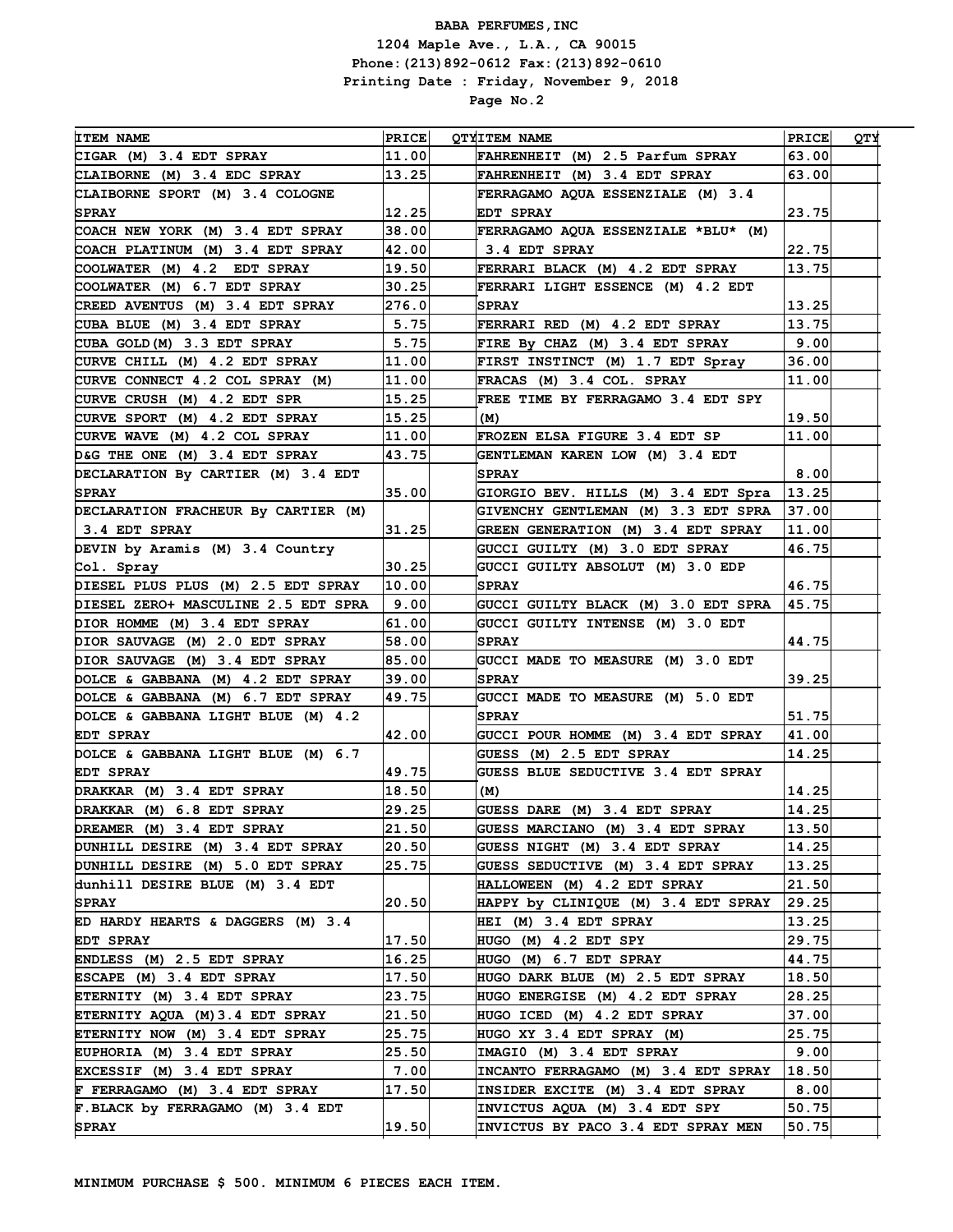| <b>ITEM NAME</b>                        | $ $ PRICE $ $ | <b>OTYITEM NAME</b>                    | <b>PRICE</b> | QТY |
|-----------------------------------------|---------------|----------------------------------------|--------------|-----|
| INVICTUS BY PACO 5.1 EDT SPRAY          |               | LUCKY YOU (M) 3.4 COL. SPRAY           | 12.25        |     |
| $MEN*********$                          | 64.00         | M BANANA REPUBLIC (M) 4.2 EDT SPY      | 11.00        |     |
| ISSEY MIYAKE (M) 2.5 EDT SPY            | 25.75         | M PERRY ELLIS (M) 3.4 EDT SPRAY        | 15.25        |     |
| ISSEY MIYAKE (M) 4.2 EDT SPRAY          | 38.00         | MAMBO (M) 3.4 COL. SPRAY               | 11.00        |     |
| JAGUAR BLACK 3.4 EDT SPRAY (M)          | 11.75         | MAN ROCHAS (M) 3.4 EDT SPRAY           | 23.75        |     |
| JAGUAR BLUE (M) 3.4 EDT SPRAY           | 13.25         | MICHAEL JORDAN (M) 3.3 EDC SPRAY       | 13.25        |     |
| JAGUAR GREEN (M) 3.4 EDT SPY            | 11.75         | MONT BLANC INDIVIDUAL (M) 2.5 EDT      |              |     |
| JAIPUR (M) 3.4 EDT SPRAY                | 23.75         | <b>SPRAY</b>                           | 19.50        |     |
| <b>JEAN PAUL GAULTIER (M) 4.2 EDT</b>   |               | MONT BLANC LEGEND (M) 3.4 EDT SPRAY    | 27.25        |     |
| <b>SPRAY</b>                            | 54.00         | MONT BLANC STARWALKER (M) 3.4 EDT      |              |     |
| JEAN PAUL GAULTIER (M) 6.7 EDT          |               | <b>SPRAY</b>                           | 19.50        |     |
| <b>SPRAY</b>                            | 68.00         | <b>MOST MEN 3.4 EDT SPRAY</b>          | 5.75         |     |
| <b>JEAN PAUL GAULTIER ULTRA 4.2 EDT</b> |               | NAUTICA (M) **ORIGINAL WHITE           |              |     |
| SPRAY (M)                               | 52.75         | BOX**1.7 COLOGNE SPRAY                 | 17.50        |     |
| JIMMY CHOO (M) 3.4 EDT SPRAY            | 29.25         | NAUTICA BLUE (M) 3.4 COLOGNE SPRAY     | 12.25        |     |
| JIMMY CHOO (M) 6.7 EDT SPRAY            | 41.00         | <b>NAUTICA CLASSIC (M) 3.4 COLOGNE</b> |              |     |
| JIMMY CHOO ICE (M) 3.4 EDT SPRAY        | 34.00         | <b>SPRAY</b>                           | 12.25        |     |
| JIMMY CHOO INTENSE (M) 3.4 EDT SPRA     | 30.75         | NAUTICA LIFE (M) 3.4 EDT SPRAY         | 12.25        |     |
| JOOP (M) 4.2 EDT SPRAY                  | 19.50         | NAUTICA VOYAGE (M) 3.4 EDT SPRAY       | 12.25        |     |
| JORDAN by MICHAEL (M) 3.4 EDT SPRAY     | 12.25         | NAUTICA VOYAGE N83 (M) 3.4 EDT SPRA    | 15.25        |     |
| JOSEPH ABBOUD (M) 1.7 EDT SPRAY         | 12.25         | NAUTICA VOYAGE SPORT (M) 3.4 EDT       |              |     |
| JOVAN (M) 3.0 EDC SPRAY                 | 4.75          | <b>SPRAY</b>                           | 12.25        |     |
| JOVAN (M) 8.0 COLOGNE SPLASH            | 10.00         | OBSESSION (M) 4.2 EDT SPRAY            | 19.50        |     |
| JOVAN BLACK MUSK (M) 3.0 COL. SPRAY     | 4.75          | OBSESSION (M) 6.7 EDT SPRAY            | 25.75        |     |
| JOVAN SEX APPEAL (M) 3.0 COL. SPRAY     | 5.75          | ODK (M) 1.7 EDT SPRAY                  | 2.75         |     |
| <b>JUST ME PARIS HILTON [M] 3.4 EDT</b> |               | ODK (M) 3.4 EDT SPRAY                  | 6.50         |     |
| <b>SPRAY</b>                            | 17.50         | ON OFF EXTREME [M] 3.4 EDT SPRAY       | 8.00         |     |
| KARL LAGERFELD (M) 3.4 EDT SPY          | 18.50         | ONE MAN SHOW (M) 3.33 EDT SPRAY        | 9.001        |     |
| KENNETH COLE BLACK (M) 3.4 EDT SPRA     | 25.75         | OPIUM (M) 3.3 EDT SPRAY                | 42.00        |     |
| KENNETH COLE MANKIND (M) 3.4 EDT        |               | OSCAR POUR LUI DE LA RENTA (M) 3.0     |              |     |
| <b>SPRAY</b>                            | 27.25         | <b>EDT SPRAY</b>                       | 15.25        |     |
| KENNETH COLE MANKIND HERO (M) 3.4       |               | P.E. COBALT (M) 3.4 EDT SPRAY          | 22.75        |     |
| <b>EDT SPRAY</b>                        | 24.75         | P.E. RESERVE 6.7 EDT SPRAY             | 20.50        |     |
| KENNETH COLE MANKIND ULTIMATE (M)       |               | P.E.360(M) 3.4 EDT SPRAY               | 16.25        |     |
| 3.4 EDT SPRAY                           | 23.75         | $P.E.360$ (M) $6.7$ EDT SPRAY          | 24.75        |     |
| KOUROS (M) 3.4 EDT SPRAY                | 48.75         | $P.E.360$ RED (M) 3.4 EDT SPRAY        | 17.50        |     |
| L AVENTURE [M] 3.4 EDT SP               | 28.25         | P.E.360 VERY BLUE (M) 3.4 EDT SPRAY    | 19.50        |     |
| L eau Par KENZO INTENSE (M) 3.4 EDT     |               | $P.E.360$ WHITE (M) 3.4 EDT SPRAY      | 15.25        |     |
| SPRAY                                   | 29.75         | PACO RABANNE (M) 3.4 EDT SPRAY         | 27.25        |     |
| L HOMME LANUIT YSL 3.4 EDT SPRAY (M     | 58.00         | PACO RABANNE (M) 6.7 EDT SPRAY         | 39.00        |     |
| L HOMME YSL (M) 3.4 EDT SPRAY           | 58.00         | PACO RABANNE 1 MILLION (M) 3.4 EDT     |              |     |
| LACOSTE EAU DE BLANC L.12.12 (M)        |               | <b>SPRAY</b>                           | 50.75        |     |
| 3.4 EDT SPRAY                           | 29.25         | PACO RABANNE 1 MILLION (M) 6.7 EDT     |              |     |
| LACOSTE EAU DE NOIR L.12.12 (M) 3.4     |               | <b>SPRAY</b>                           | 67.00        |     |
| EDT SPRAY                               | 29.25         | PARIS HILTON (M) 3.4 EDT SPRAY         | 17.50        |     |
| LACOSTE ESSENTIAL (M) 4.2 EDT SPRAY     | 29.25         | PARIS HILTON GOLD RUSH (M) 3.4 EDT     |              |     |
| LACOSTE ROUGE 12.12.12 (M) 3.4 EDT      |               | <b>SPRAY</b>                           | 19.50        |     |
| Spray                                   | 28.75         | PASHA DE CARTIER (M) 3.3 EDT SPRA      | 35.00        |     |
| LAGERFELD (M) 5.0 COL. SPRAY *NP*       | 20.50         | PASHA NOIRE DE CARTIER (M) 3.3         |              |     |
| LALIQUE (M) 4.2 EDT SPRAY               | 25.75         | EDT SPRAY                              | 34.00        |     |
| LAPIDUS (M) 3.33 EDT SPRAY              | 13.25         | PASSION (M) 4.0 EDC SPRAY              | 11.00        |     |
| LISTEN (M) 1.7 EDC SPRAY                | 4.00          | PERRY 18 (M) 3.4 EDT SPRAY             | 17.50        |     |
| LOMANI (M) 3.3 EDT SPRAY                | 4.75          | PERRY ELLIS BROWN BOX (M) 3.4 OZ       |              |     |
|                                         |               | <b>COL SPRAY</b>                       | 16.25        |     |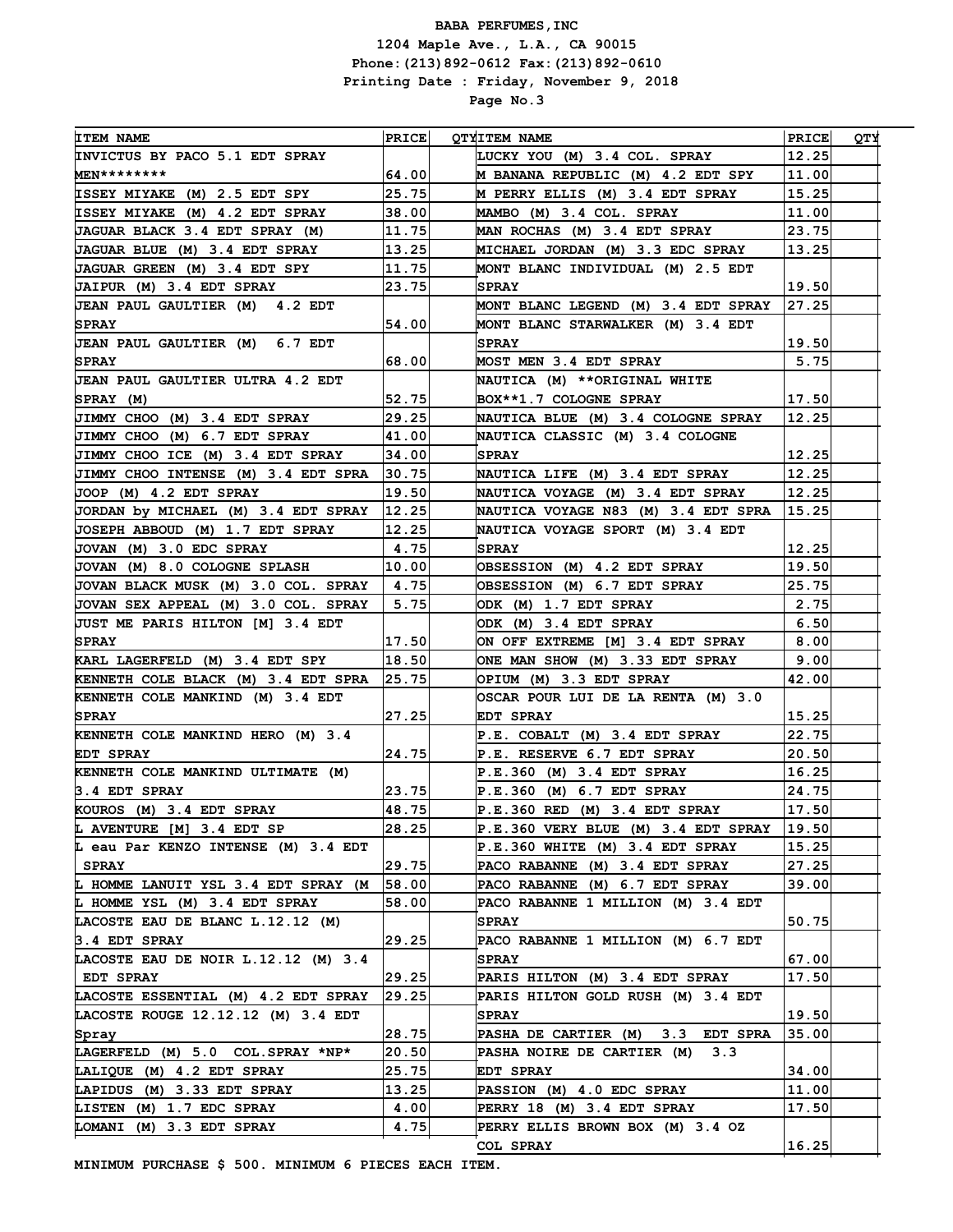J.

| <b>ITEM NAME</b>                    | <b>PRICE</b> | QTYITEM NAME                              | <b>PRICE</b> | <b>QTY</b> |
|-------------------------------------|--------------|-------------------------------------------|--------------|------------|
| PERRY ELLIS OUD VETIVER ROYALE (M)  |              | TOUS SPORT (M) 3.4 EDT SPY                | 23.75        |            |
| 3.4 EDT SPRAY                       | 22.75        | TRUTH (M) 3.4 EDT Spray                   | 16.25        |            |
| PERRY ELLIS RESERVE (M) 3.4 EDT     |              | TUSCANY 3.4 EDT SPY (M)                   | 20.50        |            |
| <b>SPRAY</b>                        | 15.25        | UMBRO ACTION (M) 3.4 EDT SPRAY            | 4.75         |            |
| PHANTOM (M) 2.5 EDT SPRAY           | 7.00         | UMBRO POWER (M) 3.4 EDT SPRAY             | 4.75         |            |
| PI by GIVENCHY (M) 3.4 EDT SPRAY    | 39.75        | UR USHER [M] 3.4 EDT SPRAY                | 17.50        |            |
| PIERRE CARDIN (M) 2.8 COL SPRAY     | 17.50        | VERSACE DYLAN BLUE (M) 3.4 EDT SPRA       | 39.00        |            |
| PLEASURES (M) 3.4 EDC SPRAY         | 29.25        | <b>VERSACE EAU FRAICHE (M) 3.4 EDT</b>    |              |            |
| PO BOX Red (M) 3.4 EDT SPRAY        | 7.00         | <b>SPRAY</b>                              | 33.00        |            |
| POKER PLAYER (M) 3.4 EDT SPRAY      | 8.00         | VERSACE EROS (M) 3.4 EDT SPRAY            | 39.00        |            |
| POLANTI (M) 3.4 EDT SPRAY           | 11.00        | VERSACE EROS (M) 6.7 EDT SPRAY            | 55.00        |            |
| POLO BLUE (M) 4.2 EDT SPRAY         | 52.75        | VERSACE POUR HOMME (M) 3.4 EDT            |              |            |
| POLO BLUE SPORT 4.2 EDT SPRAY MEN   | 42.00        | SPRAY Black Box                           | 35.00        |            |
| POLO RED (M) 4.2 EDT SPRAY          | 48.75        | VERTICAL LIMIT (M) 3.4 EDT SPRAY          | 9.00         |            |
| POLO SPORT (M) 4.2 EDT SPRAY        | 54.00        | VETIVER by GUERLAIN (M) 3.4 EDT           |              |            |
| PRADA LUNA ROSA (M) 3.4 EDT SPRAY   | 64.00        | <b>SPRAY</b>                              | 33.00        |            |
| PRADA LUNA ROSA CARBONE (M) 3.4 EDP |              | VINCE CAMUTO BLACK (M) 3.4 EDT SPRA       | 25.75        |            |
| <b>SPRAY</b>                        | 60.00        | VINCE CAMUTO HOMME BLUE (M) 3.4 EDT       |              |            |
| PRADA LUNA ROSA SPORT (M) 3.4 EDT   |              | <b>SPRAY</b>                              | 28.25        |            |
| <b>SPRAY</b>                        | 60.00        | VINCE CAMUTO SOLARE (M) 3.4 EDT           |              |            |
| $PS$ (M) $4.0$ EDC SPRAY            | 18.50        | <b>SPRAY</b>                              | 27.25        |            |
| QUARTZ (M) 1.0 EDT SPRAY LOW FILL   | 2.75         | WEEKEND BURBERRYS (M) 3.3 EDT SPY         | 23.75        |            |
| QUORUM (M) 3.3 EDT SPRAY            | 11.00        | WINGS (M) 3.4 EDT SPRAY                   | 11.00        |            |
| REAL COOL (M) 3.4 EDT SPRAY (LIKE   |              | XS PACO (M) 1.0 EDT SPRAY                 | 12.25        |            |
| <b>NAUTICA)</b>                     | 7.00         | XS PACO (M) 3.4 EDT SPRAY                 | 30.25        |            |
| REALM (M) 3.4 COL. SPRAY            | 15.25        | XXX (M) 3.4 EDT SPRAY                     | 9.00         |            |
| RED by GIORGIO (M) 3.4 EDT SPRAY    | 11.00        | XYX (M) 3.4 EDT SPRAY                     | 7.00         |            |
| ROYAL COPENHAGEN (M) 8.0 EDC SPL    | 19.50        | *** MAN SETS ***                          |              |            |
| SAFARI (M) 4.2 EDT SPRAY            | 49.75        | 777 (M) 3 Pc.SET, 3.4 EDT SPRAY/          |              |            |
| SALVATORE FERRAGAMO (M) 3.4 EDT     |              | MINI SPRAY/ 2.5 DEO STICK                 | 17.00        |            |
| <b>SPRAY</b>                        | 18.50        | ARMANI CODE (M) 2 Pc. SET, 2.5 EDT        |              |            |
| SAMBA NATURAL (M) 25ml EDT SPRAY    | 9.50         | SPRAY/ 1.0 EDT SPRAY                      | 64.00        |            |
| SEAN JOHN UNFORGIVABLE (M) 4.2 EDT  |              | BIJAN (M) 3 PC. SET, 2.5 EDT SPRAY/       |              |            |
| <b>SPRAY</b>                        | 25.75        | 4.0 S.GEL/ 4.0 MOISTURE BALM              | 17.50        |            |
| SEXUAL (M) 4.2 EDT SPRAY            | 35.00        | BLV by Bulgari (M) 4 PC.SET, 3.4          |              |            |
| SEXUAL FRESH (M) 4.2 EDT SPRAY      | 35.00        | EDT SPRAY/ 2.5 S.GEL/ 2.5 A.S.B IN        |              |            |
| SILVER SHADOW DAVIDOFF (M) 3.4 EDT  |              | DOPP KIT                                  | 42.50        |            |
| <b>SPRAY</b>                        | 24.75        | BOSS THE SCENT (M) 3 PC. SET, 3.4         |              |            |
| SKYLINE 3.4 EDT SPY (M)             | 7.00         | EDT SPRAY/ S.GEL/ 2.4 DEO STICK           | 43.75        |            |
| STEEL SUIT (M) 3.4 EDT SPRAY        | 5.75         | BRIT BURBERRYS (M) 3 Pc. Set, 3.4         |              |            |
| SUBTIL BY S. FERRAGAMO (M) 1.7 EDT  |              | EDT Spray/ 2.5 A.S.Balm/ EDT TRAVEL       |              |            |
| <b>SPRAY</b>                        | 15.75        | <b>SPRAY</b>                              | 31.25        |            |
| SUNG (M) 1.0 EDT SPRAY              | 8.00         | CHRISTIAN AUDIGER (M) 4 Pc. Set,          |              |            |
| SURAT 3.4 EDT SP (M)                | 8.50         | 3.4 EDT Spray/ 3.0 S.Gel/ MINI/ 2.7       |              |            |
| SWISS ARMY (M) 3.4 EDT SPRAY        | 17.50        | Deod. STICK                               | 17.50        |            |
| TABAC (M) 10.0 COL SPLASH           | 20.50        | CIGAR(M) 2 Pc. Set, 3.4 EDT Spray/        |              |            |
| THALLIUM (M) 3.4 EDT SPRAY          | 12.25        | DEOD. SPRAY                               | 16.25        |            |
| THRUST REVERSER (M) 3.4 EDT SPRAY   | 9.00         | COOLWATER (M) 3 PC. SET, 4.2 EDT          |              |            |
| TOMMY HILFIGER (M) 3.4 EDT SPRAY    | 23.75        | $\texttt{SPRAY}/$ 1.7 S.GEL/ 1.7 A.S.BALM | 25.75        |            |
| TOMMY TROPICS (M) 3.4 EDT SPRAY     | 20.50        | COOLWATER (M) 4 Pc. Set, 2.5 EDT          |              |            |
| TOUCH BY FRED HAYMAN (M) 1.7 EDT    |              | Spray/ 3.4 S.G/ 3.4 SHAMPOO/ 2.5 A.       | 20.50        |            |
| SPRAY *DISCONTINUED*                | 16.25        | CORDUROY (M) 2 PC. SET, 4.2 EDT           |              |            |
| TOUS INTENSE (M) 3.4 EDT SPRAY      | 23.75        | SPRAY/ 2.5 DEOD STICK                     | 29.25        |            |

J.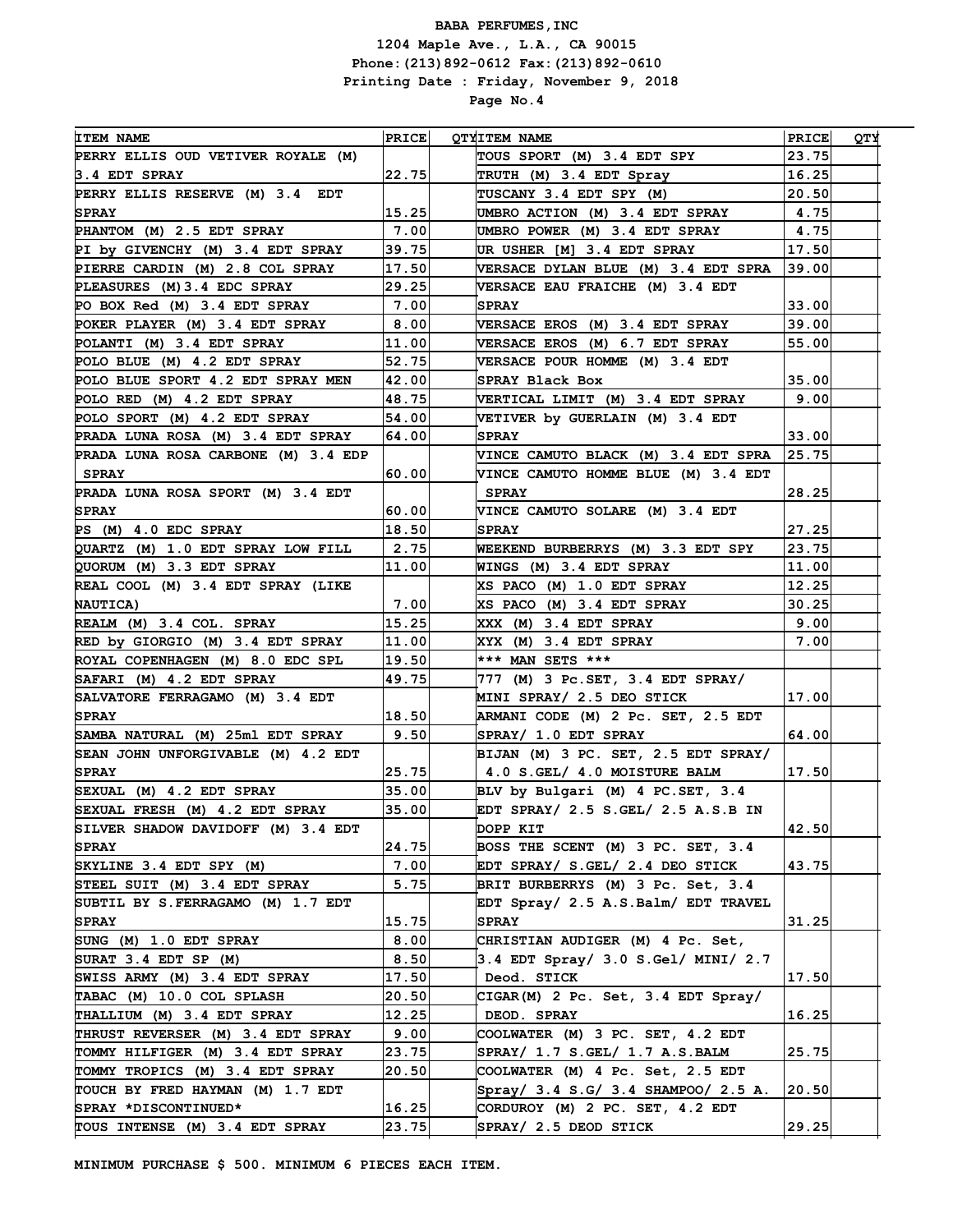| <b>ITEM NAME</b>                        | <b>PRICE</b> | <b>QTYITEM NAME</b>                      | <b>PRICE</b> | YTQ |
|-----------------------------------------|--------------|------------------------------------------|--------------|-----|
| CUBA (M) 4 Pc. SET, BLUE, GOLD,         |              | MR. BURBERRYS (M) 2 Pc. SET, 3.4EDT      |              |     |
| ORANGE & RED                            | 8.00         | SPRAY/ 1.0 EDT SPRAY                     | 34.00        |     |
| CUBA (M) 4 Pc. BUCKET, 3.4 EDT SPRAY/   |              | O.P.JUICE (M) 3 PC. SET, 2.5 COL.        |              |     |
| $ 1.1$ SPRAY/ A.S./ DEOD SPRAY          | 17.50        | SPRAY/ 3.0 S.GEL/ 2.5 DEOD. STICK        | 19.50        |     |
| CUBA GOLD (M) 3 PC. SET, 3.4 EDT        |              | $P.E.360$ (M) 4 Pc. SET, 3.4 EDT         |              |     |
| SPRAY/ 3.4 A.S./ 6.7 DEOD SPRAY         | 10.25        | SPRAY/ 3.4 A.S. BALM/MINI SPRAY/         |              |     |
| CUBA GOLD (M) 4 PC. SET, 3.4 EDT        |              | 2.75 DEOD STICK                          | 22.75        |     |
| SPRAY/ 6.8 S.GEL/ 3.4 A.S./ 1.17 ED     |              | $P.E.360$ (M) 4 PC.SET, 3.4 EDT          |              |     |
| <b>SPRAY</b>                            | 11.00        | SPRAY/ 3.0 A.S.BALM/ 3.0 S.GEL/ .25      |              |     |
| CURVE (M) 4 Pc. Set, 4.2 COL Spray/     |              | EDT SPRAY                                | 22.75        |     |
| 2.5 S.GEL/ 2.5 SKIN SOOTHER/ MINI       | 26.25        | P.E.360 RED (M) 4 PC. SET, 3.4 EDT       |              |     |
| CURVE CRUSH (M) 4 Pc. SET, 4.2 COL.     |              | SPRAY/ 3.0 S. GEL/ SPRAY MINI/ 6.8       |              |     |
| SPRAY/ $2.5$ S. GEL/ $2.5$ B. LOTION/ 0 |              | DEOD SPRAY                               | 22.75        |     |
| <b>SPRAY</b>                            | 22.50        | PACO INVICTUS (M) 3 Pc. Set, 3.4         |              |     |
| DOLCE & GABBANA (M) 3 Pc. Set, 4.2      |              | EDT Spray/ 3.4 S.GEL/ 10 ML SPRAY        | 57.00        |     |
| EDT Spray/ 1.7 S.Gel/ 3.4 A.S.Bal       | 45.75        | PACO RABANNE 1 MILLION (M) 3 Pc.         |              |     |
| DOLCE & GABBANA INTENSO (M) 3 PC.       |              | Set, $3.4$ EDT Spray/ $3.4$ S.GEL/ $3.4$ |              |     |
| SET, 4.2 EDT SPRAY / S.GEL / 2.5        |              | A.S. BALM METAL BOX                      | 60.00        |     |
| <b>D.STICK</b>                          | 43.75        | PARIS HILTON (M) 4 PC. SET, 3.4 EDT      |              |     |
| DOLCE & GABBANA LIGHT BLUE EAU          |              | SPRAY/3.0 S.GEL/ 2.7 DEOD STICK/ M       |              |     |
| INTENSO (M) 3 PC. SET, 3.4 EDT SPRAY    |              | <b>SPRAY METRO</b>                       | 22.75        |     |
| $ $ S.GEL/A.S.BALM                      | 58.00        | PASHA NOIR de CARTIER (M) 2 Pc SET,      |              |     |
| DRAKKAR NOIR (M) 3 PC. SET, 3.4 EDT     |              | 3.4 EDT SPRAY/ 2.75 DEOD STICK           | 38.00        |     |
| SPRAY/ 3.4 A.S. BALM/ 2.6 DEOD STIC     | 33.00        | PERRY ELLIS AQUA (M) 4 PC. SET, 3.4      |              |     |
| Eau D ORANGE VERTE HERMES (M) 3         |              | EDT SPRAY/ 3.0 S.GEL/ 3.0 A.S.GEL/       |              |     |
| $PC. SET$ , 3.4 COL SPRAY/ 1.3 SHAMPOO/ |              | DEOD. STICK                              | 22.75        |     |
| $0.5$ COL. SPRAY                        | 58.00        | PERRY ELLIS RESERVE (M) 4 PC. SET,       |              |     |
| ED HARDY HEARTS & DAGGERS (M) 5 PC      |              | 3.4 EDT SPRAY/ 3.0 A.S. BALM/ 2.75       |              |     |
| SET, $3.4$ EDT SPRAY/ $3.0$ S.GEL/ 2.5  |              | DEOD.STICK/ SPRAY MINI                   | 19.50        |     |
| DEOD STICK/ MINI/ LUGGAGE TAG           | 27.25        | POLO BLACK (M) 2 PC. SET, 4.2 EDT        |              |     |
| ETERNITY (M) 2 PC. SET, 3.4 EDT         |              | SPRAY/ 2.6 DEOD STICK                    | 64.00        |     |
| SPRAY/ 1.0 EDT SPRAY                    | 47.75        | POLO DOUBLE BLACK (M) 3 PC. SET,         |              |     |
| ETERNITY INTENSE (M) 3 Pc. Set, 3.4     |              | 4.2 EDT SPRAY/ 1.7 A.S./ 1.3 EDT         |              |     |
| EDT SPRAY/ 1.0 EDT Spray                | 40.00        | <b>SPRAY</b>                             | 64.00        |     |
| FERRARI BLACK (M) 3 PC. SET, 4.2        |              | POLO RED (M) 2 Pc. SET, 4.2 EDT          |              |     |
| EDT SPRAY/ 5.0 S.GEL/ 3.4 A.S.BALM      | 20.00        | SPRAY/2.5 DEOD STICK                     | 62.00        |     |
| FRENCH CONNECTION (M) 2 PC. SET,        |              | POLO RED INTENSE (M) 3 Pc. SET, 4.2      |              |     |
| 3.4 EDT SPRAY                           | 24.75        | EDT SPRAY/2.5 DEOD STICK/ 1.0 EDT        | 70.00        |     |
| JIMMY CHOO (M) 2 PC. SET, 3.4 EDT       |              | VERSACE EAU FRAICHE (M) 3 Pc. SET,       |              |     |
| SPRAY/ 3.4 A.S.LOTION GLASSD            | 40.00        | 3.4 EDT SPRAY/ ROLLERBALL PERFUME /      |              |     |
| JIMMY CHOO ICE (M) 3 PC SET, 3.4        |              | <b>POUCH</b>                             | 44.75        |     |
| EDT SPRAY/ 3.4 S. GEL/ 3.4 A.S.BALM     | 39.00        | VERSACE POUR HOMME (M) 3 PC. SET,        |              |     |
| KENNETH COLE BLACK (M) 4 PC.SET,        |              | 3.4 EDT SPRAY/ 3.4 S. GEL/ DOPPKIT       | 45.75        |     |
| 3.4 EDT SPRAY/ 2.5 A.S. BALM/ 2.5       |              | *** WOMAN COLOGNES ***                   |              |     |
| DEOD.STICK/ .5 EDT SPRAY                | 31.25        | 212 (W) 3.4 EDT SPRAY                    | 49.75        |     |
| L HOMME (M) 3 Pc. Set, 3.4 EDT          |              | $ 212$ SEXY (W) 3.4 EDP SPRAY            | 49.75        |     |
| Spray/ 1.6 S.Gel/ 1.6 A.S.BAIM          | 61.00        | 212 VIP ROSE (W) 2.7 EDP SPRAY           | 54.00        |     |
| L HOMME YSL (M) 2 Pc. Set, 3.4 EDT/     |              | 24 FAUBOURG (W) 3.4 EDT Spray            | 62.00        |     |
| 3.3 S.GEL                               | 58.50        | 5TH AVENUE (W) 4.2 EDP SPRAY             | 15.75        |     |
| LACOSTE BLANC (M) 3 Pc. Set, 3.4        |              | 777 VIP (W) 2.7 EDP SPRAY                | 10.00        |     |
| EDT Spray/ 1.7 A.S./ 2.5 DEOD STK       | 37.00        | ADIDAS FLORAL DREAM (W) 1.7 EDT          |              |     |
| MONT BLANC EMBLEM (M) 3 PC. SET,        |              | <b>SPRAY</b>                             | 5.00         |     |
| $3.4$ EDT SPRAY/ 3.4 A.S. BALM/ 3.4 S/  | 33.00        | ADIDAS FRUITY RHYTHM (W) 1.7 EDT         |              |     |
|                                         |              | <b>SPRAY</b>                             | 5.00         |     |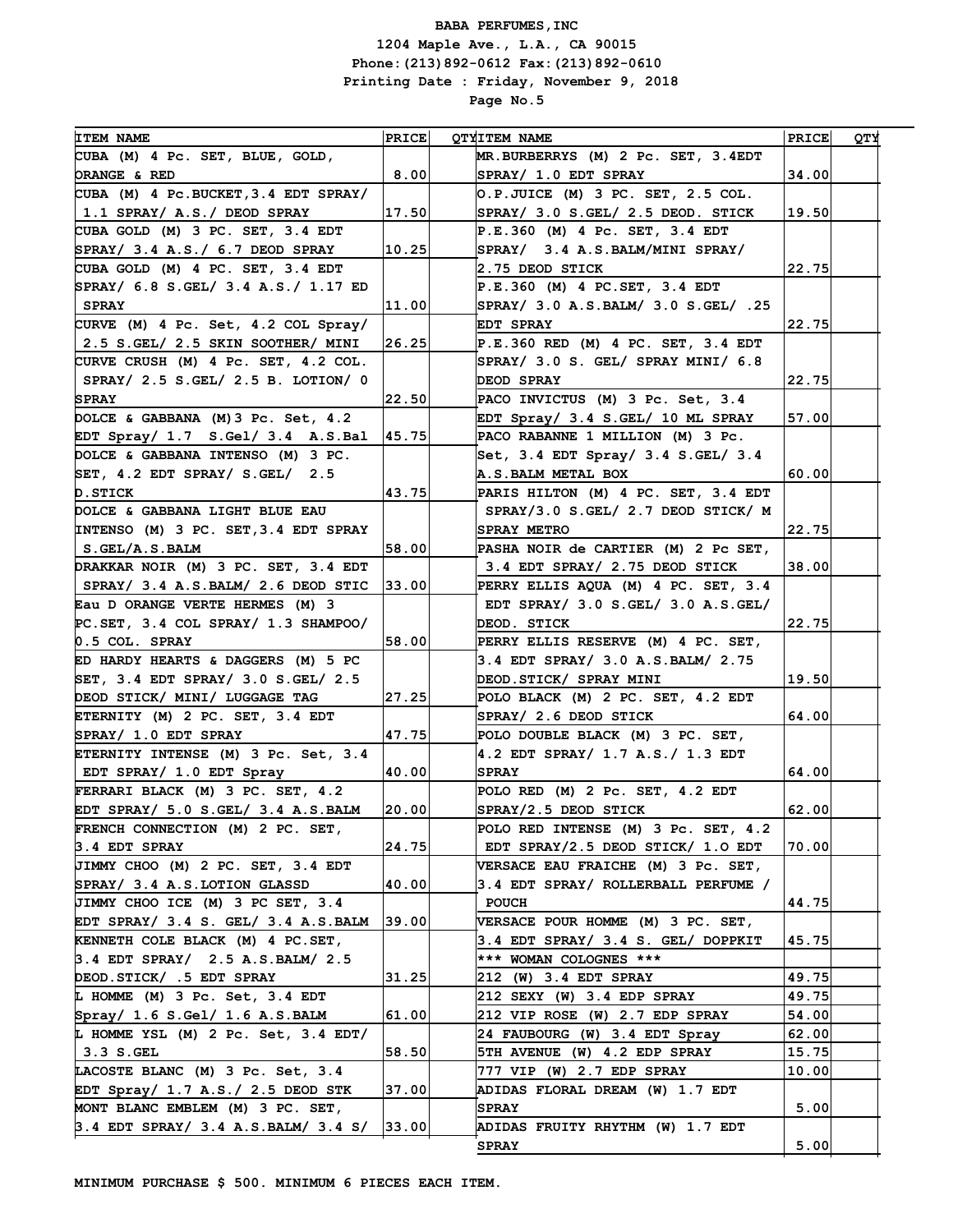| <b>ITEM NAME</b>                    | <b>PRICE</b> | <b>OTYITEM NAME</b>                   | <b>PRICE</b> | <b>QTY</b> |
|-------------------------------------|--------------|---------------------------------------|--------------|------------|
| AFTER HOURS (W) 3.4 EDP SPRAY       | 10.00        | BURBERRY THE BEAT (W) 2.5 EDP Spray   | 30.25        |            |
| AFTER HOURS COUTURE (W) 3.4 EDP     |              | BURBERRYS *BABY* TOUCH (W) 3.4 EDT    |              |            |
| <b>SPRAY</b>                        | 10.00        | <b>SPRAY</b>                          | 18.50        |            |
| AMARIGE (W) 3.4 EDT Spray           | 49.25        | BURBERRYS BODY (W) 2.8 EDT SPRAY      | 28.25        |            |
| AMOR AMOR (W) 3.4 EDT SPRAY         | 34.00        | BURBERRYS TOUCH (W) 3.4 EDP SPRAY     | 27.25        |            |
| ANAIS ANAIS (W) 3.4 EDT SPRAY       | 33.00        | BVLGARI AU THE BLEU (W) 2.5 EDC       |              |            |
| ANGEL (W) 3.4 EDP SPRAY             | 63.00        | <b>SPRAY</b>                          | 42.00        |            |
| ANGEL ALIEN (W) 3.0 EDP SPRAY       |              | BVLGARI AU THE ROUGE (W) 5.0 EDC      |              |            |
| <b>REFILLABLE</b>                   | 61.00        | <b>SPRAY</b>                          | 58.00        |            |
| ANGEL STAR (W) 1.7 EDP SPRAY        |              | BVLGARI GOLDEA (W) 3.0 EDP SPRAY      | 46.75        |            |
| <b>RECHARGEABLE</b>                 | 43.75        | BVLGARI JASMINE NOIR (W) 3.4 EDT      |              |            |
| ANIMALE (W) 3.4 EDP Spray           | 21.50        | <b>SPRAY</b>                          | 47.75        |            |
| ANIMALE TEMPTATIONS (W) 3.4 EDP     |              | BVLGARI JASMINE NOIR (W) 3.4 EDP      |              |            |
| <b>SPRAY</b>                        | 8.00         | Spray**                               | 58.00        |            |
| AOUA SAPPHIRE (W) 3.4 EDT SPRAY     | 9.001        | BVLGARI OMNIA (W) 2.3 EDP SPRAY       | 45.75        |            |
| ARDEN BEAUTY (W) 3.4 EDP SPRAY      | 13.25        | BVLGARI OMNIA CORAL (W) 2.3 EDT       |              |            |
| ARIANNA GRANDE ARI (W) 3.4 EDT      |              | <b>SPRAY</b>                          | 34.00        |            |
| SPRAY (NEW)                         | 28.25        | BVLGARI OMNIA CRYSTALLINE (W) 2.3     |              |            |
| ARIANNA GRANDE SWEET LIKE CANDY (W) |              | ED PERFUME SPRAY                      | 37.00        |            |
| 3.4 EDP Spray                       | 28.25        | BVLGARI OMNIA PARAIBA (W) 2.3 EDP     |              |            |
| ARMANI CODE (W) 1.7 EDP SPRAY       |              | <b>SPRAY</b>                          | 28.25        |            |
| <b>DECODED</b>                      | 38.00        | BVLGARI PETITS et MAMANS (W) 3.4      |              |            |
| AROMATICS ELIXIR (W) 3.4 EDP SPRAY  | 43.75        | EDT SPRAY                             | 29.25        |            |
| AUBANA (W) 3.4 EDP SPRAY            | 7.00         | BVLGARI ROSE ESSENTIAL (W) 3.4 EDP    |              |            |
| BAISER VOLE BY CARTIER (W) 3.4 EDP  |              | Spray                                 | 56.00        |            |
| <b>SPRAY</b>                        | 47.75        | C.H BY CAROLINA HERRERA [W] 3.4 EDT   |              |            |
| BALL (W) 3.4 EDP SPRAY              | 10.00        | <b>SPRAY</b>                          | 52.75        |            |
| BE CLEAN FRESH (W) 3.4 EDT SPRAY    | 11.00        | C.H. L`EAU BY CAROLINA HERRERA 2017   |              |            |
| BE CLEAN RELAX (W) 3.4 EDT SPRAY    | 11.00        | $(W)$ 5.0 EDT Spray                   | 64.00        |            |
| BE CLEAN SOFT (W) 3.4 EDT SPRAY     | 11.00        | C.K.IN2U (W) 3.4 EDT SPRAY            | 17.50        |            |
| BEAUTIFUL (W) 2.5 EDP SPY           | 43.75        | CAN CAN BLING PARIS HILTON (W) 3.4    |              |            |
| BEAUTY PINK (W) 3.8 EDP SPRAY       | 5.75         | <b>EDP SPRAY</b>                      | 19.50        |            |
| BEBE LOVE (W) 3.4 EDP SPRAY         | 13.25        | CAN CAN BURLESQUE (W) 3.4 EDT SPRAY   | 17.25        |            |
| BELIEVE BRIT SPEARS (W) 3.4 EDP     |              | CAN CAN PARIS HILTON (W) 3.4 EDP      |              |            |
| <b>SPRAY</b>                        | 15.25        | <b>SPRAY</b>                          | 17.50        |            |
| BELLAGIO (W) 3.4 EDT SPY**INTERNET  |              | CARIBBEAN JOE (W) 3.4 EDP SPRAY       | 7.00         |            |
| SPECIAL**                           | 33.00        | CARTIER DE LUNE (W) 2.5 EDT SPRAY     | 38.00        |            |
| BEST LADY (W) 3.4 EDT SPRAY         | 11.00        | CASUAL (W)4.0 EDT SPRAY               | 13.25        |            |
| BIJAN VIP (W) 2.5 EDT SPRAY         | 15.25        | CATMUSE BLUE (W) 3.4 EDT SPRAY        | 7.00         |            |
| BLACK OPIUM (W) 3.0 EDP SPRAY       | 79.00        | CATMUSE SUNBEE (W) 3.4 EDT SPRAY      | 7.00         |            |
| BLUE (W) 3.4 EDT SPRAY              | 8.25         | <b>CHARLIE BLUE (W) 3.4 EDT SPRAY</b> | 4.75         |            |
| BLUE CHARM (W) 3.4 EDT SPY          | 10.00        | CHARLIE GOLD (W) 3.4 EDT SPRAY        | 4.75         |            |
| BLUE DAWN (W) 3.4 3DT SPRAY         | 7.00         | CHAZ SPORT (W) 3.4 EDT SPRAY          | 11.00        |            |
| BLUE DIVA (W) 3.4 EDT SPRAY         | 8.00         | CHEAP & CHIC (W) 3.4 EDT SPRAY        | 23.75        |            |
| BOMBSHELL (W) 3.4 EDP SPRAY         | 41.00        | CHLOE (W)3.0 EDT SPRAY                | 19.50        |            |
| BOMBSHELL SEDUCTION (W) 3.4 EDP     |              | CHLOE LOVE STORY (W) 2.5 EDP SPRAY    | 49.75        |            |
| <b>SPRAY</b>                        | 41.00        | COACH FLORAL NEW YORK (W) 3.4 EDP     |              |            |
| BORA BORA (W) 3.4 EDP SPRAY         | 12.25        | <b>SPRAY</b>                          | 42.00        |            |
| BOULE (W) 3.4 EDT SPRAY             | 8.00         | COACH NEW YORK (W) 3.4 EDP SPRAY      | 34.00        |            |
| BOXTER (W) 3.4 EDP SPRAY            | 7.00         | COACH NEW YORK (W) 3.4 EDT SPRAY      | 34.00        |            |
| BRIT SHEER (W) 3.4 EDT SPRAY        | 30.25        | COLORS (W) 0.5 EDT SPRAY COLOGNE SP   | 3.75         |            |
| BRIT SUMMER BURBERRYS (W) 3.4 EDP   |              | CONNEXION LANCOME (W) 1.7 EDT SPRAY   | 28.25        |            |
| <b>SPRAY</b>                        | 22.75        | CONTRADICTION (W) 3.4 EDP SPRAY       | 22.75        |            |
|                                     |              |                                       |              |            |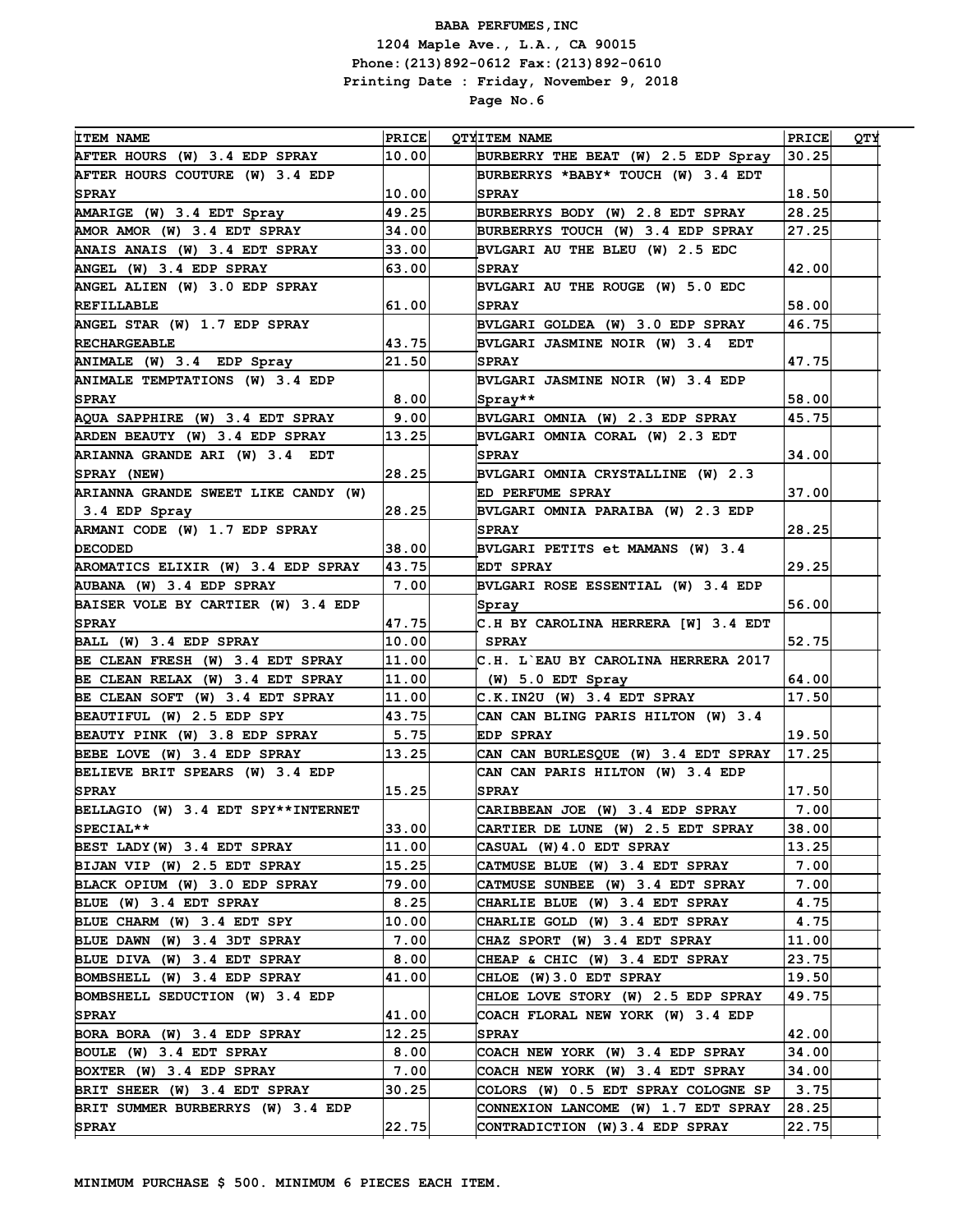| <b>ITEM NAME</b>                    |                       |                                          |                |     |
|-------------------------------------|-----------------------|------------------------------------------|----------------|-----|
|                                     | <b>PRICE</b><br>19.50 | <b>QTYITEM NAME</b>                      | <b>PRICE</b>   | YTQ |
| COOLWATER (W) 3.4 EDT SPRAY         |                       | EAU de CARTIER (W) 3.3 EDT SPRAY         |                |     |
| COOLWATER (W) 6.7 EDT SPY           | 28.25                 | <b>CONCENTRATE</b>                       | 29.25<br>41.00 |     |
| COOLWATER WAVE (W) 3.4 EDT SPRAY    | 22.75                 | Eau de CARTIER (W) 6.7 EDT Spray         |                |     |
| COVET BY SARAH JESSICA PARKER (L)   |                       | ECLAT DE ARPEGE (W) 3.4 EDP SPRAY        | 24.25          |     |
| 3.4 EDP SPRAY                       | 28.25                 | ED HARDY (W) 3.4 EDT SPRAY               | 20.50          |     |
| CUBA CARNIVAL (W) 1.17 EDP SPRAY    | 2.75                  | ED HARDY HEARTS & DAGGERS (W) 3.4        |                |     |
| CURIOUS BRIT SPEARS (W) 3.4 EDP     |                       | EDP Spray                                | 17.50          |     |
| <b>SPRAY</b>                        | 14.25                 | EMPORIO DIAMONDS (W) 3.4 EDP SPRAY       | 45.75          |     |
| CURVE (W) 6.7 EDP SPRAY PAPER BOX   | 17.50                 | ENVY ME GUCCI (W) 3.4 EDT SPRAY          | 50.75          |     |
| CURVE (W) 3.4 EDT Spray             | 14.75                 | ESCADA AQUE DEL SOL (W) 3.4 EDT          |                |     |
| CURVE CHILL (W) 3.4 EDT SPRAY       | 11.00                 | <b>SPRAY</b>                             | 33.00          |     |
| CURVE CONNECT (W) 3.4 EDT SPRAY     | 11.00                 | ESCADA MAGNETISM (W) 2.5 EDP SPRAY       | 28.25          |     |
| CURVE WAVE (W) 3.4 EDT SPRAY        | 11.00                 | Escada SEXY GRAFFITI (W) 3.4 EDT         |                |     |
| D&G THE ONE (W) 1.7 EDP SPRAY       | 37.00                 | <b>SPRAY</b>                             | 28.25          |     |
| D&G THE ONE (W) 2.5 EDP SPRAY       | 51.75                 | ETERNITY (W) 3.4 EDP SPRAY               | 26.50          |     |
| DAISY by MARC JACOBS (W) 3.4 EDT    |                       | ETERNITY MOMENTS (W) 3.4 EDP SPRAY       | 22.75          |     |
| <b>SPRAY</b>                        | 52.75                 | EUPHORIA (W) 3.4 EDP SPRAY               | 35.00          |     |
| DAISY DREAM BY MARC JACOBS (W) 3.4  |                       | EXCLAMATION BLUSH (W) 0.5 EDT SPRAY      | 7.00           |     |
| EDT SPRAY                           | 49.75                 | <b>EXCLAMATION BLUSH(W)1.0 EDT SPRAY</b> | 9.00           |     |
| DAISY DREAM FOREVER BY MARC JACOBS  |                       | EXPRESS GLAM (W) 3.4 EDT SPRAY           | 30.25          |     |
| $ (W)$ 3.4 EDT SPRAY                | 48.75                 | F by FERRAGAMO (W) 3.0 EDP SPRAY         | 19.50          |     |
| DAISY LOVE by MARC JACOBS (W) 3.4   |                       | FANCY GIRL JESSICA SIMPSON (W) 3.4       |                |     |
| EDT SPRAY                           | 50.75                 | <b>EDP SPRAY</b>                         | 18.50          |     |
| DAISY SO FRESH MARC JACOBS (W) 4.2  |                       | FANCY JESSICA SIMPSON (W) 3.4 EDP        |                |     |
| <b>EDT SPRAY</b>                    | 50.75                 | <b>SPRAY</b>                             | 19.50          |     |
| DALISSIME (W)1.0 EDT SPRAY          | 13.25                 | FANCY LOVE by Jessica Simpson            |                |     |
| DARWIN (W) 3.4 EDT SPRAY            | 11.00                 | $(W)$ 3.4 EDT SPRAY                      | 19.50          |     |
| DE ROUGE (W) 3.4 EDT SPRAY          | 4.75                  | FANCY NIGHT JESSICA SIMPSON (W) 1.0      |                |     |
| DEEP EUPHORIA (W) 3.4 EDP SPRAY     | 38.00                 | EDT SPRAY                                | 4.75           |     |
| DELICIOUS FEELINGS (W) 1.7 EDT SPRA | 7.00                  | FANCY NIGHT JESSICA SIMPSON (W) 1.7      |                |     |
| DELICIOUS FEELINGS (W) 3.4 EDT SPRA | 11.00                 | EDP SPRAY                                | 7.00           |     |
| DESIGN (W) 3.4 EDP SPRAY            | 13.25                 | FANCY SIGNATURE JESSICA SIMPSON (W)      |                |     |
| DIAMONDS & EMERALDS (W) 3.4 EDT     |                       | 3.4 EDP SPRAY                            | 17.50          |     |
| <b>SPRAY</b>                        | 11.00                 | FASCINATING NIGHT FERRAGAMO (W) 3.0      |                |     |
| DIAMONDS & RUBIES (W) 3.4 EDT SPRAY | 10.00                 | EDP SPRAY                                | 20.50          |     |
| DKNY BE DELICIOUS (W) 3.4 EDP SPRAY | 28.25                 | FIRE & ICE (W) 1.7 COL. SPRAY            | 9.00           |     |
| DKNY BE DELICIOUS FRESH BLOSSOM (W) |                       | FIRST (W) 2.0 EDT SPRAY                  | 24.75          |     |
| 3.4EDT SPRAY                        | 27.25                 | FLOR DE CAFE (W) 1.0 EDT SPRAY           | 5.75           |     |
| DOLCE & GABBANA LIGHT BLUE EAU      |                       | FLOWER BOMB (W) 3.4 EDP SPRAY            | 103.0          |     |
| INTENSO (W) 3.4 EDP SPRAY           | 54.00                 | FLOWERS by Kenzo (W) 3.4 EDP Spray       | 44.75          |     |
| DOLCE & GABBANA LIGHT BLUE (W) 0.85 |                       | FOREVER FRANK OLIVIER (W) 3.4 EDT        |                |     |
| <b>EDT SPRAY</b>                    | 27.25                 | <b>SPRAY</b>                             | 11.00          |     |
| DOLCE & GABBANA LIGHT BLUE (W) 3.4  |                       | FRENCH CONNECTION U.K. (W) 3.4 EDT       |                |     |
| <b>EDT SPRAY</b>                    | 51.75                 | <b>SPRAY</b>                             | 11.00          |     |
| DOLCE & GABBANA LIGHT BLUE (W) 6.7  |                       | FUJIYAMA DEEP PURPLE (W) 3.4 EDT         |                |     |
| <b>EDT SPRAY</b>                    | 67.00                 | <b>SPRAY</b>                             | 8.00           |     |
| DOLCE by DOLCE & GABBANA (W)<br>2.5 |                       | FUJIYAMA GREEN (W) 3.4 EDT SPRAY         | 8.00           |     |
| <b>EDP SPRAY</b>                    | 45.75                 | FULL METAL HELMET BLUE (W) 3.4 EDP       |                |     |
| DOLCE GABBANA FEMME (W) 3.4 EDP     |                       | <b>SPRAY</b>                             | 7.00           |     |
| Spray                               | 52.75                 | FULL METAL HELMET RED (W) 3.4 EDT        |                |     |
| Donna Karan CASHMERE MIST (W) 3.4   |                       | <b>SPRAY</b>                             | 7.00           |     |
| EDP Spray                           | 46.75                 | G by GIORGIO (W) 3.0 EDP SPRAY           | 12.25          |     |
| DONNA KARAN GOLD (W) 1.7 EDT SPRAY  | 42.00                 | GARDENIA (W) 3.4 EDT SPRAY               | 12.25          |     |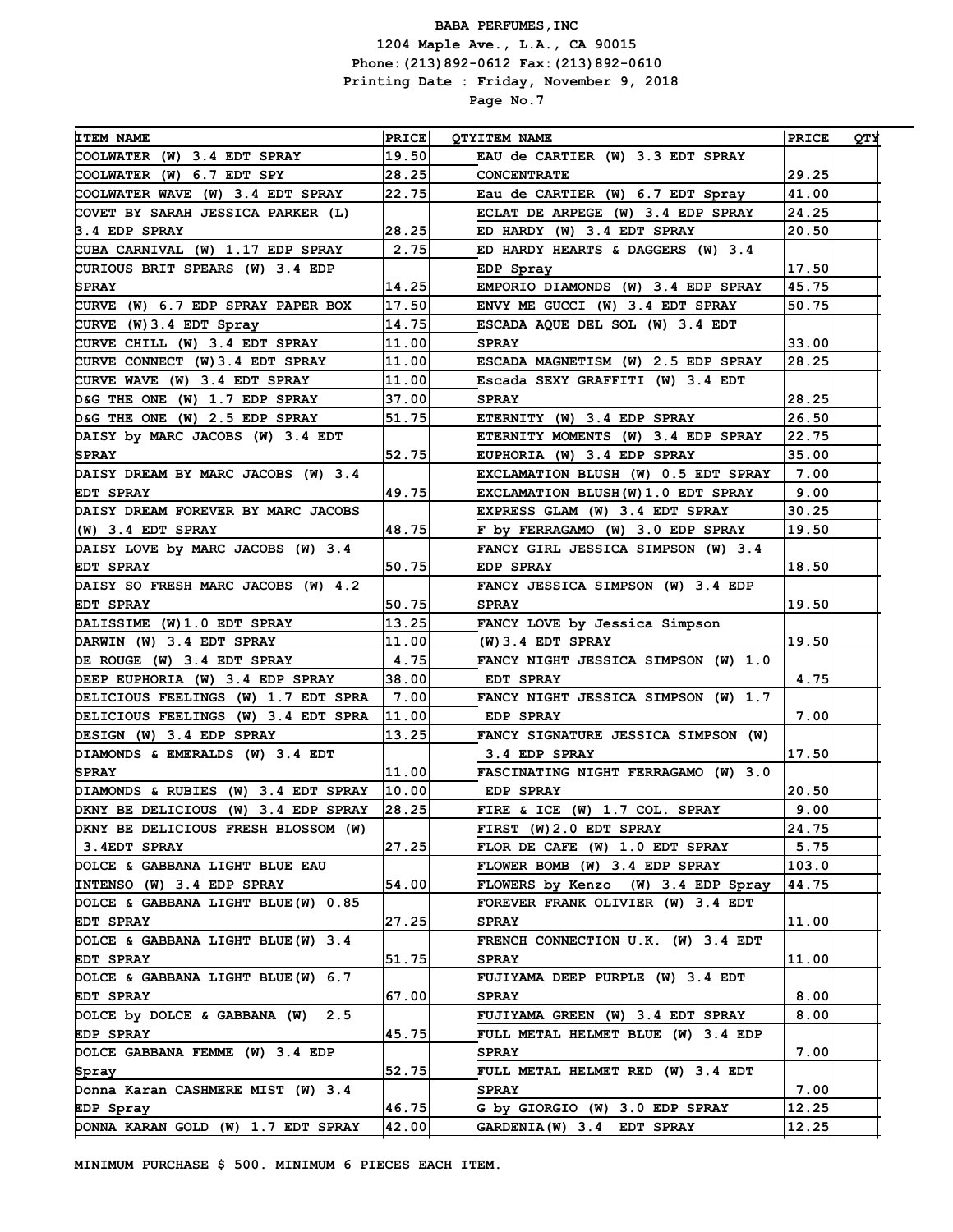| <b>ITEM NAME</b>                                 | <b>PRICE</b>            | <b>QTYITEM NAME</b>                        | <b>PRICE</b> | QTY |
|--------------------------------------------------|-------------------------|--------------------------------------------|--------------|-----|
| GIORGIO (W) 3.0 EDT SPRAY                        | 18.50                   | INCANTO FERRAGAMO (W) 3.4 EDP SPRAY        | 15.25        |     |
| GLOW by J.Lo (W) 3.4 EDT Spray                   | $\vert 15$ . 25 $\vert$ | INCANTO SHINE by FERRAGAMO (W) 3.4         |              |     |
| GOOD GIRL CAROLINA HERRERA (W) 2.7               |                         | <b>EDT SPRAY</b>                           | 21.50        |     |
| <b>EDP SPRAY</b>                                 | 79.00                   | INFINITE PLEASURE (W) 3.4 EDP SPRAY        | 11.00        |     |
| GREEN TEA by ARDEN (W) 3.4 EDT                   |                         | INSTINCT de ANIMALE (W) 1.0 EDP            |              |     |
| <b>SPRAY</b>                                     | 13.25                   | <b>SPRAY</b>                               | 5.75         |     |
| GREEN TEA LAVENDER by ELIZABETH                  |                         | INTIMATE (W) 3.3 COL. SPRAY                | 4.75         |     |
| ARDEN (W) 3.4 EDT SPRAY                          | 10.00                   | INTIMATE (W) 3.4 EDC SPRAY WINDOW          |              |     |
| GUCCI BAMBOO (W) 2.5 EDP SPRAY                   | 47.75                   | BOX                                        | 3.75         |     |
| GUCCI BLOOM (W) 3.4 EDP SPRAY                    | 69.00                   | ISSEY MIYAKE (W) 3.4 EDT SPY               | 39.00        |     |
| GUCCI by GUCCI (W) 2.5 EDP SPRAY                 | 48.75                   | J ADORE (W) 3.4 EDP SPRAY                  | 95.00        |     |
| GUCCI FLORA GORGEOUS GARDENIA (W)                |                         | JEAN NATE (W) 30 OZ SPLASH                 | 10.00        |     |
| 3.4 EDT Spray                                    | 51.75                   | <b>JEAN PAUL GAULTIER (W) 3.4 EDT SPRA</b> | 45.75        |     |
| GUCCI GUILTY (W) 2.5 EDT Spray                   | 46.75                   | <b>JESSICA SIMPSON VINTAGE BLOOM (W)</b>   |              |     |
| GUCCI GUILTY ABSOLUT (W) 3.0 EDP                 |                         | 3.4 EDP SPRAY                              | 13.25        |     |
| <b>SPRAY</b>                                     | 58.00                   | <b>JIMMY CHOO (W) 3.4 EDP SPRAY</b>        | 36.00        |     |
| GUESS (W) 2.5 EDP SPRAY                          | 15.25                   | JIMMY CHOO BLOSSOM (W) 3.4 EDT SPRA        | 35.50        |     |
| GUESS DARE (W) 3.4 EDT SPRAY                     | 14.25                   | JIMMY CHOO FLASH (W) 3.4 EDP SPRAY         | 30.25        |     |
| GUESS GIRL (TESTER) (W)1.7 EDT SPRA              | 5.75                    | JIMMY CHOO ILLICITE (W) 3.4 EDP            |              |     |
| GUESS GIRL (W) 3.4 EDT SPRAY                     | 13.25                   | <b>SPRAY</b>                               | 31.25        |     |
| GUESS GIRL BELLE (W) 3.4 EDT SPRAY               | 15.25                   | JIVAGO WHITE GOLD (W) 2.5 EDP SPRAY        | 29.25        |     |
| GUESS MARCIANO (W) 3.4 EDT SPRAY                 | 13.25                   | JOHAN (W) 3.4 EDP Spray                    | 14.25        |     |
| GUESS SEDUCTIVE (W) 2.5 EDT SPRAY                | 14.25                   | JOVAN (W) 2.0 COL. SPRAY #997              | 4.75         |     |
| <b>HALLOWEEN (W) 3.4 EDT SPRAY</b>               | 20.50                   | JOVAN MUSK (W) 0.25 PERFUME SPRAY          | 3.50         |     |
| <b>HALLOWEEN KISS (W) 3.4 EDT SPRAY</b>          | 17.50                   | JOVAN MUSK (W) 0.875 COL. SPRAY            | 2.50         |     |
| <b>HALLOWEEN KISS SEXY (W) 3.4 EDT</b>           |                         | JOVAN MUSK (W) 05 EDC SPRAY                | 2.25         |     |
| <b>SPRAY</b>                                     | 20.50                   | JOVAN MUSK (W) 3.25 EDC SPRAY              | 5.00         |     |
| HALSTON (W) 3.4 COL SP                           | 13.25                   | JOVAN MUSK OIL 0.33 Oz. with stick         | 8.00         |     |
| HAPPY by CLINIQUE (W) 3.4 EDT SPRAY              | 34.00                   | JOVAN WHITE MUSK (W) 0.875 COL.            |              |     |
| HAPPY HEART (W) 3.4 EDP SPRAY                    | 35.00                   | <b>SPRAY</b>                               | 2.75         |     |
| HARAJUKU ANGEL (W) 1.0 EDT SPRAY                 | 10.00                   | JOVAN WHITE MUSK (W) 3.25 EDC SPRAY        | 5.50         |     |
| HEALING GARDEN GINGERLILY (W) 1.0                |                         | <b>JUST ME PARIS HILTON (W) 3.4 EDP</b>    |              |     |
| COL. SPRAY                                       | 2.75                    | <b>SPRAY</b>                               | 15.25        |     |
| <b>HEALING GARDEN GREEN TEA (W) 1.0</b>          |                         | <b>JUST PINK KAREN LOW (W) 3.4 EDP</b>     |              |     |
| COL. SPRAY                                       | 2.75                    | <b>SPRAY</b>                               | 9.00         |     |
| HEALING GARDEN JASMINE (W) 1.0 COL.              |                         | <b>JUSTIN BIEBER GIRLFRIEND (W) 3.4</b>    |              |     |
| <b>SPRAY</b>                                     | 2.75                    | <b>EDT SPRAY</b>                           | 14.25        |     |
| <b>HEALING GARDEN TANGERIN (W) 1.0</b>           |                         | KATY PERRY MAD LOVE (W) 3.4 EDT            |              |     |
| COL. SPRAY                                       | 2.75                    |                                            | 12.25        |     |
| <b>HEIRESS PARIS HILTON (W) 3.4 EDP</b>          |                         | Spray<br>KATY PERRY MEOW (W) 3.4 EDT Spray | 12.25        |     |
|                                                  | 18.50                   | KATY PERRY PURR (W) 3.4 EDT SPRAY          | 13.25        |     |
| Spray<br><b>HIDDEN FANTASY (W) 3.4 EDP SPRAY</b> | 18.50                   | KENNETH COLE BLACK (W) 3.4 EDP SPRA        | 23.75        |     |
| HIGH INTENSE (W) 3.4 EDP SPRAY                   |                         |                                            | 21.50        |     |
|                                                  | 9.75<br>12.25           | KENNETH COLE WHITE (W) 3.4 EDP SPRA        | 46.75        |     |
| HISTOIRE DE AMOUR (W) 3.4 EDT SPRA               |                         | KNOWING (W) 2.5 EDP SPRAY                  |              |     |
| HOLLYWOOD STAR (W) 3.4 EDT SPRAY                 | 10.00                   | LA PANTHERE DE CARTIER (W)2.5 EDP          |              |     |
| HYPNOSE LANCOME (W) 2.5 EDP SPRAY                | 54.50                   | <b>SPRAY</b>                               | 42.75        |     |
| I FANCY YOU JESSICA SIMPSON (W) 3.4              |                         | LA PERLA (W) 2.8 EDP SPRAY                 | 25.75        |     |
| <b>EDT SPRAY</b>                                 | 17.50                   | LA VIE EST BELLE (W) 3.4 EDP SPRAY         | 82.00        |     |
| I LOVE LOVE MOSCHINO (W) 3.4 EDT                 |                         | LA VIE EST BELLE (W) 3.4 EDT SPRAY         | 66.00        |     |
| <b>SPRAY</b>                                     | 23.75                   | LA VIE EST BELLE FLORALE (W) 1.7           |              |     |
| ICEBERG TWICE (W) 3.4 EDT SPRAY                  | 13.25                   | EDT SPRAY                                  | 44.75        |     |
| INCANTO BLOOM (W) 3.4 EDT SPRAY                  | 17.50                   | LACOSTE pour ELLE MAGNETIC (W) 2.7         |              |     |
| INCANTO CHARMS (W) 1.7 EDT SPRAY                 | 14.25                   | EDP SPRAY                                  | 36.00        |     |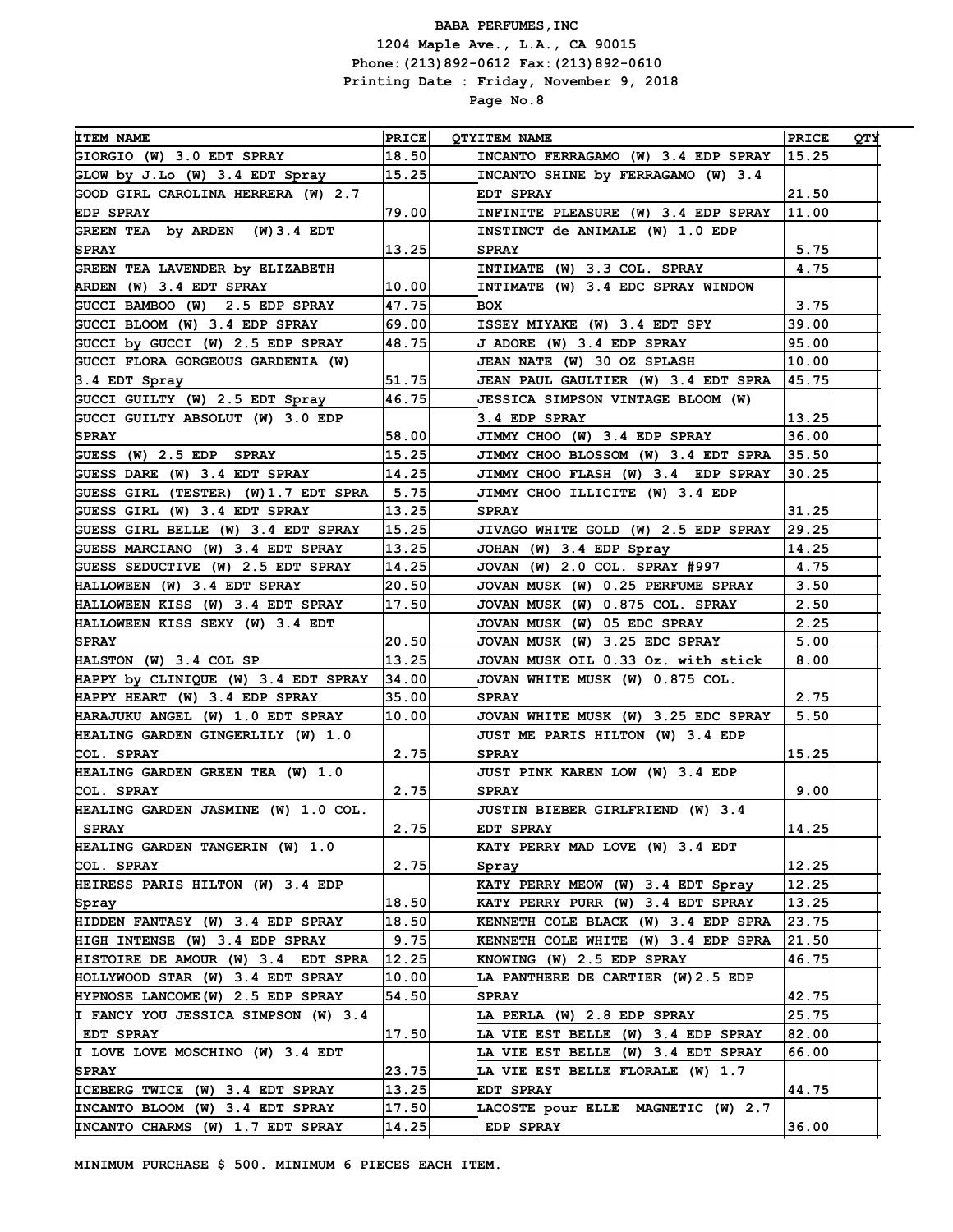| <b>ITEM NAME</b>                                               | PRICE | <b>QTYITEM NAME</b>                                            | PRICE | <b>QTY</b> |
|----------------------------------------------------------------|-------|----------------------------------------------------------------|-------|------------|
| LACOSTE pour FEMME (W) 3.0 EDP SPRA                            | 33.00 | <b>MOST WOMEN 3.4 EDP SPRAY</b>                                | 7.00  |            |
| LACOSTE touch of PINK (W) 3.0 EDP                              |       | MURMURE (W) 1.6 EDT SPRAY                                      | 25.75 |            |
| <b>SPRAY</b>                                                   | 26.25 | MURMURE (W) 2.5 EDT SPRAY                                      | 36.00 |            |
| LADIES (W) 3.4 EDP SPRAY                                       | 10.00 | MY COUTURE (W) 3.4 EDP SPRAY                                   | 31.25 |            |
| LISTEN (W)1.0 EDP SPRAY                                        | 5.00  | NAGOYA (W) 3.3 EDP SPRAY                                       | 9.00  |            |
| LIVE BY J.LO (W) 3.4 EDP SPRAY                                 | 13.25 | NARCISO by NARCISO RODRIGUEZ (W)                               |       |            |
| LIVE LUXE J.LO (W) 3.4 EDP SPRAY                               | 14.25 | 3.0 EDP SPRAY                                                  | 56.00 |            |
| LIZ SPORT (W) 1.7 EDT SPRAY                                    | 13.25 | NARCISSE (W) 3.3 EDT SPRAY                                     | 22.75 |            |
| LOVE STRUCK VERA WANG (W) 3.4 EDP                              |       | NARCISSO RODRIGUES (W) 3.4 EDP                                 |       |            |
| <b>SPRAY</b>                                                   | 18.50 | SPRAY.                                                         | 59.00 |            |
| LOVELY BY JESSICA PARKER (W) 3.4                               |       | NINA RICCI L AIR DU TEMPS (W) 3.4                              |       |            |
| <b>EDP SPRAY</b>                                               | 21.50 | <b>EDT SPRAY</b>                                               | 33.00 |            |
| LUCKY YOU (W) 0.5 EDT SPRAY                                    | 8.50  | NUDE (W) 3.4 EDC SPRAY                                         | 14.25 |            |
| LUCKY YOU (W) 3.4 EDT SPRAY                                    | 12.75 | NUPTIA (W) 3.4 EDP SPRAY                                       | 9.00  |            |
| M MARIAH CAREY (W) 3.4 EDP Spray                               | 16.25 | NYSA GREEN (W) 2.5 EDP SPRAY                                   | 9.00  |            |
| MACKIE (W) 3.4 EDT SPRAY                                       | 23.75 | OBSESSION (W) 3.4 EDP SPRAY                                    | 18.50 |            |
| MAMBO (W) 3.4 EDP SPRAY                                        | 11.00 | OCEAN DREAM by Giorgio Bev. Hills                              |       |            |
| MAMBO by Liz Claiborne (W) 1.7 EDP                             |       | $(W)$ 1.7 EDT SPRAY                                            | 20.50 |            |
| Spray                                                          | 7.00  | ODK (W) 1.7 EDT SPRAY                                          | 2.75  |            |
| MARC JACOBS DIVINE DECADENCE (W)                               |       | ODK (W) 3.4 EDT SPRAY                                          | 7.00  |            |
| 3.4 EDP SPRAY                                                  | 49.25 | OH GOSH (W) 3.4 EDP SPRAY                                      | 7.00  |            |
| MARIA SHARAPOVA (W) 1.0 EDP                                    |       | ONE DIRECTION OUR MOMENT (W) 3.4                               |       |            |
| SPRAY**DISCONTINUED**                                          | 7.00  | EDT SPRAY                                                      | 12.25 |            |
| MARIAH CAREY FOREVER (W) 3.4 EDP                               |       | OPIUM (W) 3.0 EDT SPRAY                                        | 52.75 |            |
| <b>SPRAY</b>                                                   | 17.50 |                                                                | 53.25 |            |
| MARIAH CAREY LUSCIOUS PINK (W) 3.4                             |       | ORGANZA (W) 3.4 EDP SPRAY                                      | 19.50 |            |
| <b>EDP SPRAY</b>                                               | 16.25 | $P.E.360$ (W) 3.4 EDT Spray<br>P.E.360 CORAL (W) 6.7 EDP SPRAY | 25.75 |            |
| MEDITERRANEAN BY ARDEN (W) 3.4 EDP                             |       | $P.E.360$ PINK (W) 3.4 EDT Spray                               | 19.50 |            |
| SP                                                             | 14.25 |                                                                | 19.50 |            |
|                                                                | 17.00 | $P.E.360$ PURPLE (W) 3.4 EDT Spray                             | 17.50 |            |
| MIAMI GLOW (W) 3.4 EDT SPRAY<br>MICHAEL KORS (W) 3.4 EDP SPRAY | 45.75 | P.E.360 RED (W) 3.4 EDT SPRAY                                  |       |            |
|                                                                |       | PACO RABANNE LADY MILLION (W) 2.5                              | 49.75 |            |
| MICHAEL KORS GLAM JASMINE (W) 3.4                              | 51.75 | <b>EDP SPRAY</b>                                               |       |            |
| <b>EDP SPRAY</b>                                               |       | PACO RABANNE OLYMPEA (W) 2.5 EDP                               |       |            |
| MICHAEL KORS SEXY AMBER 3.4 EDP                                |       | Spray<br>PACO RABANNE OLYMPEA AOUA (W) 2.7                     | 54.75 |            |
| <b>SPRAY</b>                                                   | 51.75 |                                                                |       |            |
| MICHAEL KORS SEXY BLOSSOM 3.4 EDP                              |       | EDP Spray                                                      | 51.75 |            |
| <b>SPRAY</b>                                                   | 49.75 | PACO RABANNE OLYMPEA INTENSE (W)                               |       |            |
| MIRACLE by Lancome (W) 3.4 EDP SPRA                            | 56.00 | 2.5 EDP Spray                                                  | 49.75 |            |
| MISS DIOR BLOOMING BOUQUET (W) 3.4                             |       | PALOMA PICASSO (W) 3.4 EDP SPRAY                               | 41.00 |            |
| EDT SPRAY                                                      | 79.00 | <b>PARIS (W) 4.2 EDT SPRAY</b>                                 | 57.00 |            |
| MODERN MUSE (W) 3.4 EDP SPRAY                                  | 48.75 | PARIS HILTON (W) 3.4 EDP SPRAY                                 | 18.50 |            |
| MODERN MUSE LE ROUGE (W) 3.4 EDP                               |       | PARIS HILTON BLING (W) 3.4 EDP SPRA                            | 21.50 |            |
| <b>SPRAY</b>                                                   | 49.75 | PARIS HILTON ROSE RUSH (W) 3.4 EDP                             |       |            |
| MON PARIS YSL (W) 3.0 EDP SPRAY                                | 87.00 | <b>SPRAY</b>                                                   | 23.75 |            |
| MOSCHINO FRESH COUTURE (W) 3.4 EDP                             |       | PASSION (W) 0.85 EDT SPRAY                                     | 7.00  |            |
| <b>SPRAY</b>                                                   | 26.25 | PASSION (W) 2.5 EDT SPRAY                                      | 15.25 |            |
| MOSCHINO FUNNY (W) 3.4 EDT SPRAY                               | 24.75 | PERRY 18 (L) 3.4 EDT SPRAY                                     | 19.50 |            |
| MOSCHINO HIPPY FIZZ (W) 3.4 EDT                                |       | PERRY ELLIS RESERVE (W) 3.4 EDP                                |       |            |
| <b>SPRAY</b>                                                   | 27.25 | <b>SPRAY</b>                                                   | 16.25 |            |
| MOSCHINO PINK COUTURE (W) 3.4 EDP                              |       | PHANTOM (W) 2.5 EDP SPRAY                                      | 7.00  |            |
| <b>SPRAY</b>                                                   | 26.25 | PINK ANGEL (W)3.4 EDP SPRAY                                    | 8.00  |            |
| MOSCHINO TOUJOURS GLAMOUR (W) 3.4                              |       | PINK SUGAR (W) 3.4 EDT SPRAY                                   | 13.25 |            |
| <b>EDT SPRAY</b>                                               | 23.75 | PLEASURES (W) 3.3 EDP SPRAY                                    | 43.75 |            |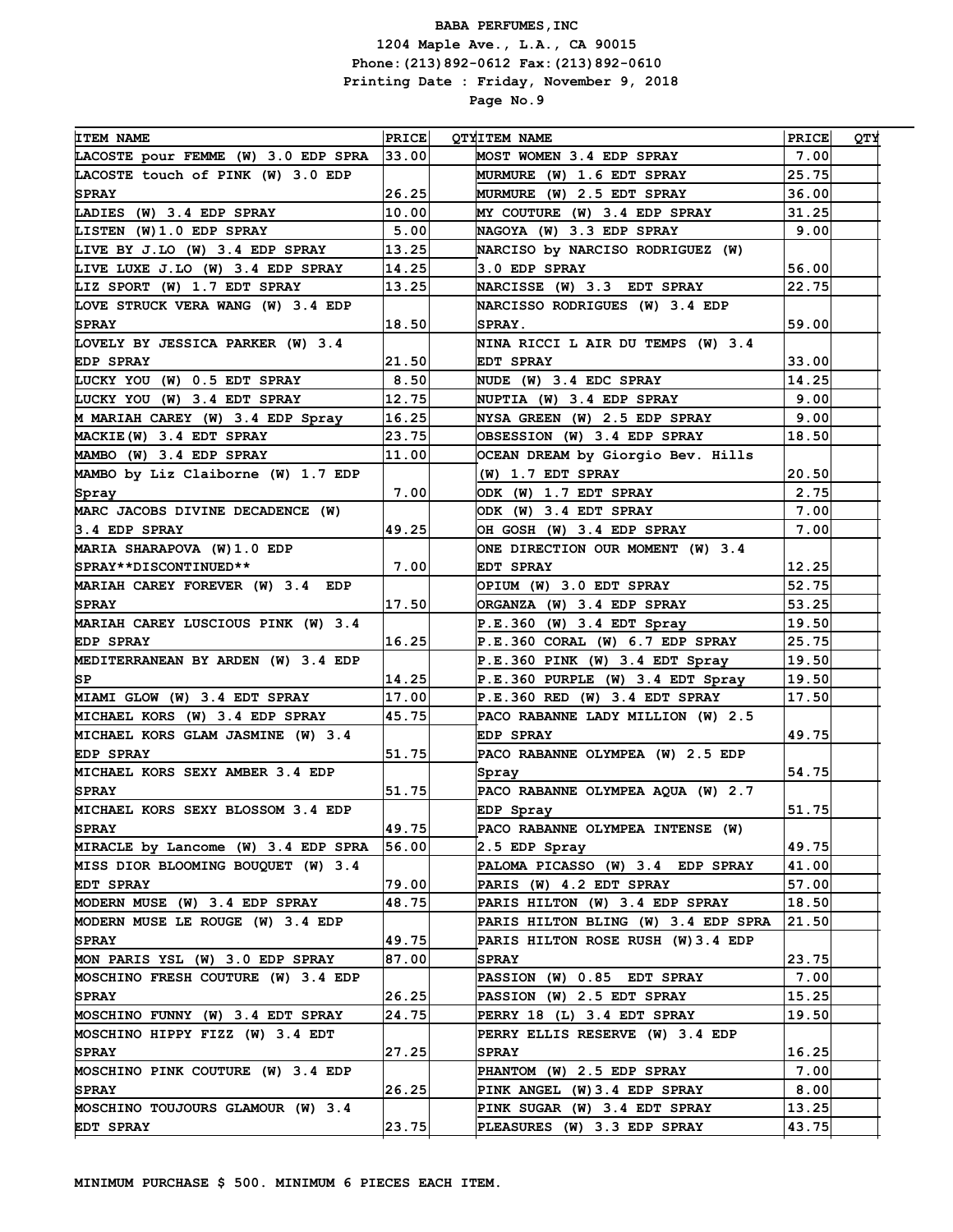| <b>ITEM NAME</b>                    | PRICE | <b>QTYITEM NAME</b>                       | <b>PRICE</b> | УTQ |
|-------------------------------------|-------|-------------------------------------------|--------------|-----|
| POPA (W) 3.4 EDP SPRAY              | 8.00  | SUN GIOIA (W) 1.7 EDP SPRAY TESTER        | 33.00        |     |
| PORTFOLIO (W) 3.4 EDT SPRAY         | 16.25 | SUN WATER (W) 1.7 EDT SPRAY               | 16.25        |     |
| PRADA CANDY (W) 2.7 EDP SPRAY CLEAN | 71.00 | SUNG (W) 3.4 EDT Spray                    | 17.50        |     |
| PRADA CANDY FLORALE (W) 2.7 EDP     |       | SURAT 3.4 EDT SP (W)                      | 9.00         |     |
| Spray                               | 51.75 | SWISS ARMY (W) 3.4 EDT SPRAY              | 18.50        |     |
| PRIVELEGE (W) 3.4 EDT SPRAY         | 22.75 | TABU (W) 3.0 COL SPRAY                    | 11.00        |     |
| PROVOCATIVE (W) 3.4 EDP SPRAY       | 17.50 | TEA ROSE (W) 4.0 EDT Spray                | 8.00         |     |
| PURE INSTINCT LIGHT [W] 3.4 EDP     |       | TI AMO (W) 2.5 EDP SPRAY                  | 9.00         |     |
| <b>SPRAY</b>                        | 9.00  | TOMMY GIRL (W)<br>6.7 COL. Spray          | 33.00        |     |
| QUARTZ (W) 1.0 EDP SPRAY LOW FILL   | 4.75  | TOMMY GIRL (W) 3.4 EDT Spray              | 25.75        |     |
| R L INTENSE (W) 3.4 EDP SPRAY       | 10.75 | TORY BURCH (W) 3.4 EDP SPRAY              | 68.00        |     |
| RALPH BLUE (W) 4.2 EDT SPRAY        | 60.00 | TOUCH (W)<br>3.3 EDT Spray                | 17.50        |     |
| RALPH by RALPH LAUREN (W) 3.4 EDT   |       | TREND (W) 3.4 EDP SPRAY                   | 7.00         |     |
| <b>SPRAY</b>                        | 45.75 | TRESOR (W) 3.4 L EAU DE PARFUME           |              |     |
| REALITIES (W) 3.4 EDT Spray OLD     |       | <b>SPRAY</b>                              | 58.00        |     |
| <b>PACKAGE</b>                      | 13.25 | TRUE LOVE (W) 3.3 EDT SPRAY               | 10.00        |     |
| REALM INTENSE (W) 3.4 EDP SPRAY     | 14.25 | VANDERBILT (W) 3.4 EDT Spray              | 7.25         |     |
| RED by GIORGIO (W) 3.0 EDT Spray    | 17.50 | VERA WANG (W) 3.4 EDP SPRAY               | 21.50        |     |
| RED DOOR (W) 3.3 EDT SPRAY (NEW     |       | VERA WANG PRINCESS (W) 3.4 EDT SPRA       | 19.50        |     |
| PACKAGE)                            | 21.50 | VERA WANG SHEER VEIL (W) 3.4 EDP          |              |     |
| RED JEANS (W) 2.5 EDT Spray         | 14.75 | <b>SPRAY</b>                              | 22.75        |     |
| RED KAREN LOVE (W) 3.4 EDP Spary    | 10.00 | VERSACE BRIGHT CRYSTAL (W) 3.0 EDT        |              |     |
| RESORT (W) 3.4 EDT Spray            | 9.00  | <b>SPRAY</b>                              | 43.75        |     |
| RICCI RICCI (W) 2.8 EDT Spray       | 41.00 | VERSACE BRIGHT CRYSTAL (W) 6.7 EDT        |              |     |
| RIHANNA NUDE (W) 3.4 EDT SPRAY      | 19.50 | <b>SPRAY</b>                              | 51.75        |     |
| RIHANNA RIRI KISS (W) 3.4 EDP SPRAY | 20.50 | VERSACE BRIGHT CRYSTAL ABSOLU (W)         |              |     |
| RIHANNA ROUGE (W) 4.2 EDT Spray     | 21.50 | 3.0 EDP SPRAY                             | 39.00        |     |
| ROMANCE (W) 3.4 EDP SPY             | 61.00 | VERSACE CRYSTAL NOIR (W) 3.0 EDT          |              |     |
| RUMBA (W) 3.3 EDT Spray             | 14.25 | <b>SPRAY</b>                              | 37.00        |     |
| SAMBA (W) 0.9 EDC Spray             | 3.75  | VERSACE EROS (W) 3.4 EDP SPRAY            | 46.75        |     |
| SAMSARA (W)3.4 EDT SPRAY            | 43.75 | VERSACE VENITAS (W) 3.4 EDT Spray         | 35.00        |     |
| SCULPTURE (W) 1.0 EDP SPRAY         | 13.25 | VERSACE WOMAN 3.4 EDP SPRAY               |              |     |
| SEAN JOHN EMPRESS (W) 3.4 EDT Spray | 49.00 | (TALL/PURPLE)                             | 30.25        |     |
| SEDUCTRICE (W) 3.4 EDP SPRAY        | 10.00 | <b>VERSACE YELLOW DIAMOND (W) 3.0 EDT</b> |              |     |
| SEX IN THE CITY LOVE (W) 3.4 EDP    |       | Spray                                     | 35.00        |     |
| Spray                               | 7.00  | VERY HOLLYWOOD MICHAEL KORS (W) 3.4       |              |     |
| SHI by Alfred Sung (W) 3.4 EDP Spra | 16.25 | <b>EDP SPRAY</b>                          | 35.00        |     |
| SI BY GIORGIO ARMANI 3.4 EDP SPRAY  |       | VERY IRRESISTIBLE (W) 2.5 EDP SPRAY       | 49.75        |     |
| (L)                                 | 68.25 | VERY IRRESISTIBLE GIVENCHY (W) 2.5        |              |     |
| SIGNORINA BY FERRAGAMO (W) 3.4 EDP  |       | EDT SPRAY                                 | 45.75        |     |
| <b>SPRAY</b>                        | 30.25 | VINCE CAMUTO (W) 3.4 EDP SPRAY WHIT       | 25.50        |     |
| SIGNORINA BY FERRAGAMO ELEGANZA (W) |       | VINCE CAMUTO AMORE (W) 3.4 EDP SPY        | 25.75        |     |
| $\vert$ 3.4 EDP SPRAY               | 33.00 | VINCE CAMUTO BELLE (W) 3.4 EDP Spra       | 31.25        |     |
| SIRENE PARIS HILTON (W) 3.3 EDP     |       | VINCE CAMUTO CAPRI (W) 3.4 EDP Spra       | 28.25        |     |
| Spray                               | 17.25 | VINCE CAMUTO FEMME (W) 3.4 EDP            |              |     |
| SKY LIFE (W) 3.4 EDP SPRAY          | 7.00  | Spray PURPLE                              | 18.75        |     |
| SO D LA RENTA (W) 3.4 EDT Spray     | 17.50 | VINCE CAMUTO FIORI (W) 3.4 EDP Spra       | 28.25        |     |
| SO YOU by Giorgio (W) 3.0 EDP SPRAY | 25.75 | VIVA LA JUICY (W) 3.4 EDP SPRAY           | 30.25        |     |
| SOFIA VERGARA LOVE (W) 3.4 EDP SPY  | 17.50 | VIVA LA JUICY GLACE (W) 3.4 EDP           |              |     |
| SPACE (W) 3.3 EDT Spray             | 14.25 | <b>SPRAY</b>                              | 37.00        |     |
| STILL by J.LO (W) 3.4 EDP SPRAY     | 17.50 | VIVA LA JUICY GOLD COUTURE (W) 3.4        |              |     |
| SUBTIL by FERRAGAMO (W) 3.4 EDP     |       | <b>EDP SPRAY</b>                          | 30.25        |     |
| <b>SPRAY</b>                        | 19.50 | VIVA LA JUICY NOIR (W) 3.4 EDP SPY        | 31.25        |     |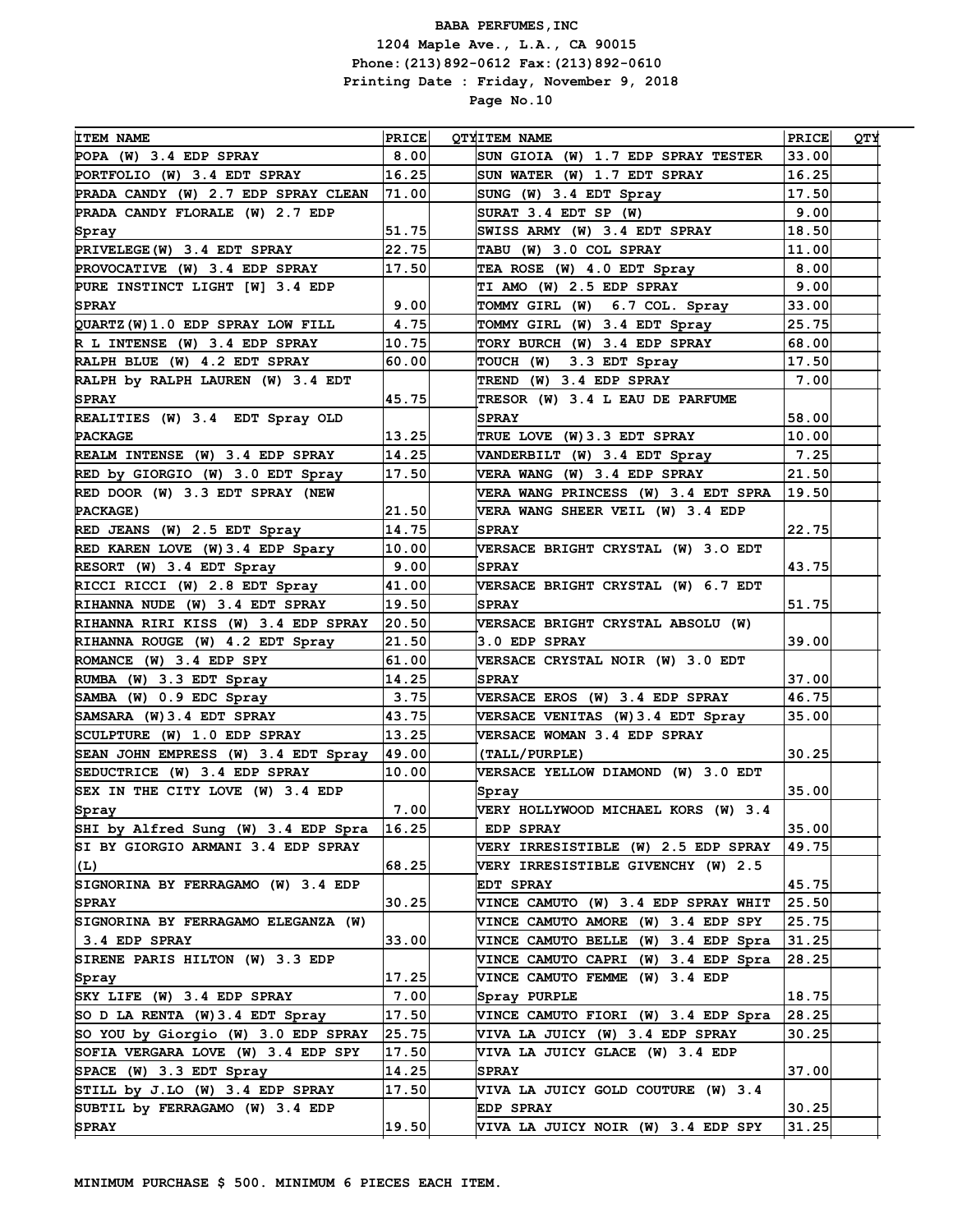| <b>ITEM NAME</b>                       | <b>PRICE</b>   | <b>QTYITEM NAME</b>                      | PRICE | QТY |
|----------------------------------------|----------------|------------------------------------------|-------|-----|
| VIVA LA JUICY ROSE(W) 3.4 EDP SPRAY    | 30.25          | COACH NEW YORK (W) 3 PC. SET, 3.4        |       |     |
| VIVA Le FLEUR (W) 5.0 EDT SPRAY        | 25.75          | EDT SPRAY/ 3.4 S.GEL/ 3.4 B.LOTION       | 46.75 |     |
| VOLUPTE (W) 1.6 EDT Spray              | 15.25          | COOLWATER (W) 4 Pc. SET, 1.7 EDT         |       |     |
| VOLUPTE (W) 1.7 EDT SPLASH             | 12.25          | SPRAY/ 2.5 B.LOTION/ 2.5 S.GEL/ 0.5      |       |     |
| VOLUPTE (W) 3.4 EDT Spray              | 17.50          | EDT SPRAY                                | 21.50 |     |
| WATERFORD LISMORE (W) 3.4 EDP Spray    | 58.00          | CURVE CRUSH (W) 4 Pc. SET, 3.4 EDT       |       |     |
| WATT (W) 3.4 oz EDT Spray              | 7.00           | SPRAY/ 2.5 S.GEL/ 2.5 B.LOTION/ 0.5      |       |     |
| WHITE DIAMONDS (W) 3.4 EDT SPRAY       | 18.50          | PERFUME SPRAY                            | 22.75 |     |
| WHITE SHOULDERS (W) 2.7 COL. SPY       | 11.00          | D&G THE ONE (W) 3 PC. SET, 2.5 EDP       |       |     |
| WINGS (W) 3.0 oz EDT Spray             | 12.25          | SPRAY/ 3.4 B.LOTION/ PEN SPRAY           | 62.00 |     |
| WOMEN S STORY 4.2 EDP SPRAY            | 8.50           | DAISY by MARC JACOBS (W) 3 Pc SET,       |       |     |
| XYX (W) 3.4 EDT SPRAY                  | 7.00           | 1.7 EDT SPRAY/ $3.4$ S.GEL/ $3.4$ BODY   | 43.75 |     |
| YAMAMA (W) 3.4 EDP SPRAY               | 5.75           | DAISY by MARC JACOBS (W) 3 Pc SET,       |       |     |
| YIN by *Jaques Fath* ORIGINAL (W)      |                | 3.4 EDT SPRAY/5.1 BODY LOTION/ PER       |       |     |
| 2.5 EDP SPRAY                          | 22.75          | MINI                                     | 61.00 |     |
|                                        | 23.75          | DAISY DREAM BY MARC JACOBS (W) 3         |       |     |
| YOUTH DEW (W) 2.25 EDP SP              |                |                                          |       |     |
| YSATIS (W) 3.4 EDT Spray               | 42.00          | PC. SET, 3.4 EDT SPRAY/ 5.1              |       |     |
| *** WOMAN SETS ***                     |                | B.LOTION/ ROLLERBALL                     | 56.00 |     |
| 212 (W) 2 PC. SET, 3.4 EDT SPRAY/      |                | DAZZLE PARIS HILTON (W) 4 Pc. SET,       |       |     |
| 3.4 B.LOTION TRAVEL BOX                | 51.75          | 4.2 EDP SPRAY/ 3.0 S.GEL/ 3.0            |       |     |
| 212 VIP ROSE (W) 3 Pc. SET, 2.7 EDP    |                | <b>B. LOTION/ ROLLERBALL</b>             | 22.75 |     |
| SPRAY/ B.L.SACHET/ PEFUME STICK        | 55.00          | DEEP EUPHORIA (W) 3 PC. SET, 3.4         |       |     |
| 5th AVE. (W) 3 Pc. Set, 4.2 EDT        |                | EDP SPRAY/ 3.4 S. GEL/ 3.4 B. LOTIO      | 41.00 |     |
| Spray/ 3.4 B.Lotion/ MINI              | 21.50          | DOLCE & GABBANA LIGHT BLUE (W)           |       |     |
| BAISER VOLE BY CARTIER (W) 3 PC.       |                | TRAVEL 3 Pc. Set, 3.4 EDT Spray/         |       |     |
| SET, $3.4$ EDP SPRAY/ $3.4$ B.L./ MINI | 49.75          | 3.4 B.CREME/ ROLLON PERFUME #71110       | 58.00 |     |
| BEBE (W) 3 PC. SET, 3.4 EDP            |                | ESCAPE (W) 2 Pc. Set, 3.4 EDP            |       |     |
| $SPRAY/3.4 S. GEL/ 3.4 B.$ LOTION      | 19.50          | Spray/ 3.4 B.Creme                       | 22.75 |     |
| BEBE GOLD (W) 3 PC. SET, 3.4 EDP       |                | ETERNITY (W) 3 PC. SET, 3.4 EDP          |       |     |
| SPRAY/ 3.4 S.GEL/ 3.4 B.LOTION/ CHA    | 19.50          | SPRAY/ 10 ML ROLLON / 6.7 B.LOTION       | 48.75 |     |
| BEBE LOVE (W) 3 PC. SET, 3.4 EDT       |                | ETOILLE/NEW BRAND/DORALL 3 Pc. Set,      |       |     |
| SPRAY/ 3.4 S.GEL/ 3.4 B.LOTION         | 16.25          | $3.4$ EDT+++                             | 5.75  |     |
| BEBE SHEER (W) 3 Pc. SET, 3.4 EDP      |                | FAIRY DUST by PARIS HILTON (W) 3         |       |     |
| SPRAY/ 3.4 B.LOTION/ 3.4 S.GEL/ CHA    | 16.25          | Pc. SET, $3.4$ EDP SPRAY / $3.0$ S. GEL/ |       |     |
| BLACK PEARLS (W) 2 Pc. Set, 3.4 EDT    |                | 3.0 B.LOTION                             | 18.50 |     |
| Spray/ 3.4 B. Lotion                   | 15.25          | FANCY SIGNATURE JESSICA SIMPSON (W)      |       |     |
| BOUCHERON (W) 3 Pc. SET, 1.7 EDT       |                | 3 PC. SET, 3.4 EDP SPRAY/ 3.4 S.GE       |       |     |
| SPRAY/ 1.7 B.LOTION/ DUST PWDR         | 24.75          | <b>B. LOTION</b>                         | 21.50 |     |
| BVLGARI OMNIA CORAL (W) 4 PC. SET,     |                | FANTASY BRIT SPEARS (W) 3 PC. SET,       |       |     |
| 2.2 EDT SPRAY/ S.GEL/ B.LOTION/ P      | $\bm{ 45.75 }$ | 3.4 EDT SPRAY/ 3.4 S.GEL/ 3.4 B.CRE      | 29.25 |     |
| BVLGARI OMNIA CRYSTALLINE (W) 4 PC.    |                | FLOWER BOMB (W) 2 Pc. Set, 3.4 EDP       |       |     |
| 2.2 EDT SPRAY/ S.GEL/ B.LOT<br>SET,    |                | Spray/ 0.8 EDP Spray                     | 124.0 |     |
| <b>PURSE</b>                           | 46.75          | FROZEN Disney 2 Pc. Set, 3.4 EDT         |       |     |
| C.H by CAROLINA HERRERA (W) 2PCS       |                | Spray/ 6.8 S.GEL                         | 10.00 |     |
| SET 3.4 EDT SP AND 3.4 BODY LOTION     |                | GHGH by Giorgio (W) 4 Pc. Set, 3.4       |       |     |
| <b>TRAVEL SET</b>                      | 58.00          | EDP Spray/ $1.6$ B.Lotion/ $1.6$ S.Gel/  |       |     |
| CABOTINE (W) 3 PC. SET, 3.4 EDT        |                | 1.7 Body Pwdr.                           | 10.00 |     |
| SPRAY/ 6.8 S.GEL/ 6.8 B.LOTION         | 14.25          | GOOD GIRL CAROLINA HERRERA (W) 2         |       |     |
| CAN CAN (W) 4 PC. SET, 3.4 EDP         |                | Pc. SET, 2.8 EDP SPRAY/ 3.4 B.Lotio      |       |     |
| Spray/ 3.0 S.GEL/ 3.0 B.Lotion/ 10M    |                | <b>TRAVEL</b>                            | 86.00 |     |
| <b>SPRAY</b>                           | 22.75          | HAPPY (W) 2 Pc. Set, 1.7 EDP Spray       |       |     |
| CHLOE BY CHLOE 3 PEC SET 2.5 EDP       |                | IN BAG                                   | 27.25 |     |
| SP, 3.3 DODY LOTION, 5 ML MINI         | 63.00          | HAPPY (W) 2 Pc. Set, 3.4 EDP Spray       |       |     |
|                                        |                | in a BAG                                 | 39.00 |     |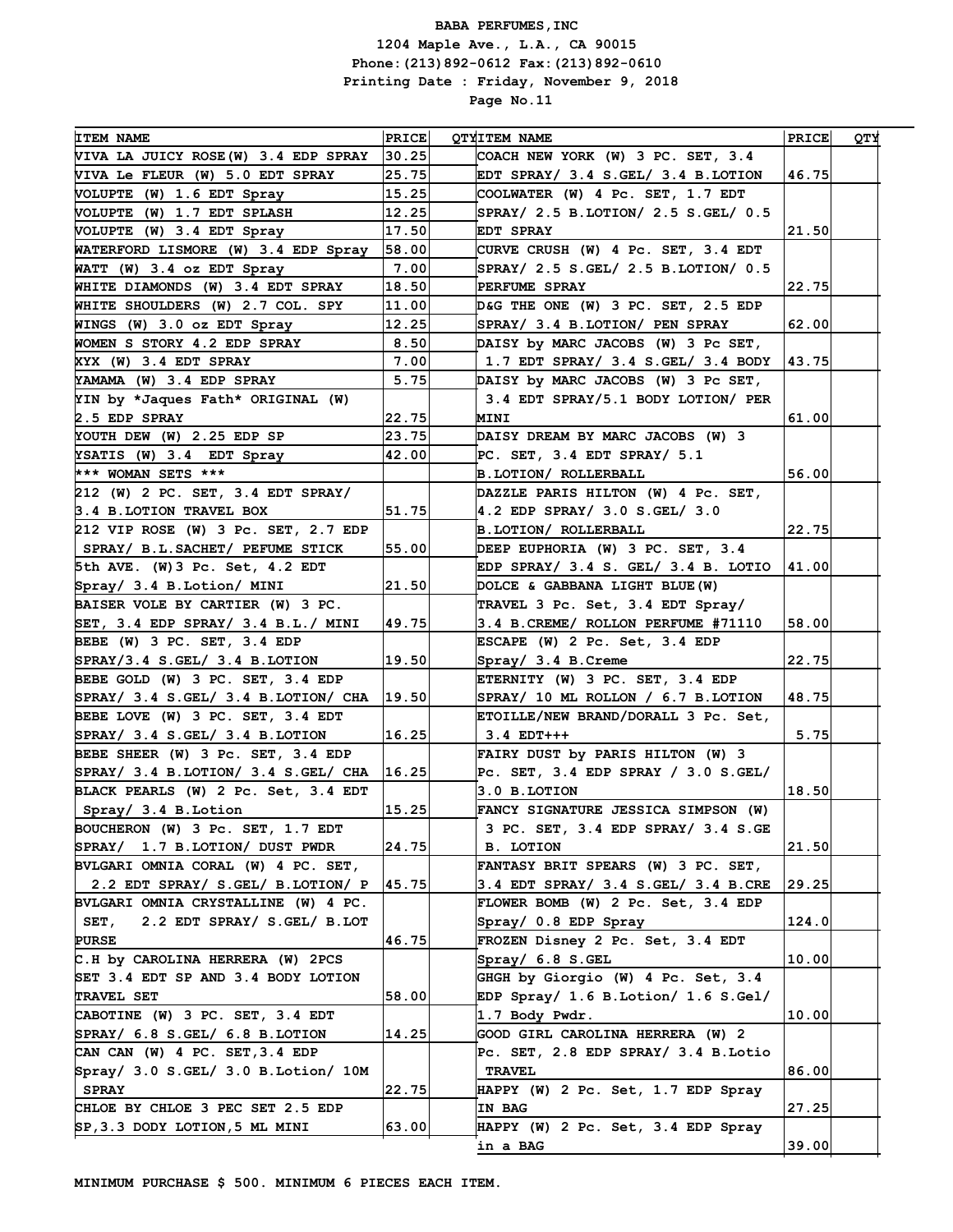| <b>ITEM NAME</b><br><b>PRICE</b><br><b>QTYITEM NAME</b><br>HEIRESS PARIS HILTON (W) 4 Pc. Set,<br>P.E.360 RED (W) 4 PC. SET, 3.4 EDT<br>3.4 EDT Spray/ 3.0S. GEL/ 3.0 B. Lot<br>SPRAY/ 3.0 S.GEL/ 3.0 B.LOTION/ MIN | <b>PRICE</b> | YTQ |
|---------------------------------------------------------------------------------------------------------------------------------------------------------------------------------------------------------------------|--------------|-----|
|                                                                                                                                                                                                                     |              |     |
|                                                                                                                                                                                                                     |              |     |
| MINI SPRAY**57**<br>22.75<br><b>SPRAY</b>                                                                                                                                                                           | 22.75        |     |
| IMAGE by CERUTTI (W) 2.5 EDT Spray<br>PACO RABANNE LADY MILLION (W) 2 PC.                                                                                                                                           |              |     |
| SET, 2.7 EDP SPRAY/ 3.4 B. LOTION<br><b>**DISCONTINUED*</b><br>38.00                                                                                                                                                | 52.75        |     |
| ISSEY MIYAKE (W) 2 PC SET, 1.7 EDT<br>PACO RABANNE OLYMPEA (W) 3 PC. SET,                                                                                                                                           |              |     |
| $SPRAY/ 3.4 B.$ LOTION<br>2.7 EDP SPRAY/ 3.4 B.LOTION/ MINI<br>30.00                                                                                                                                                |              |     |
| JIMMY CHOO(W) 3 Pc SET, 3.4 EDP<br><b>TRAVEL</b>                                                                                                                                                                    | 56.00        |     |
| SPRAY/ 3.4 S.GEL/ 3.4 B.LOTION<br>43.75<br>PALOMA PICASSO (W) 2 Pc. SET, 1.7                                                                                                                                        |              |     |
| EDP SPRAY/ 6.7 B.LOTION<br>JUICY COUTURE (W) 3 Pc SET, 3.4 EDP                                                                                                                                                      | 33.00        |     |
| PARIS HILTON (W) 4 PC. SET, 3.4 EDP<br>$ $ SPRAY/ 1.7 S.GEL/ 1.7 B.LOTION<br>34.00                                                                                                                                  |              |     |
| Spray/ 3.0 S.GEL/ 3.0 B.Lotion/ 10M<br>JUICY COUTURE (W) 4 PC. MINI                                                                                                                                                 |              |     |
| 22.75<br>COFFRET SET,<br><b>SPRAY</b>                                                                                                                                                                               | 22.75        |     |
| JUST ME (W) 4 PC. SET, 3.4 EDP<br>PARIS HILTON GOLD RUSH (M) 4 Pc.                                                                                                                                                  |              |     |
| SPRAY/ 3.0 S. GEL/ 3.0 B.LOTION/ EDP<br>Set, 3.4 EDT Spray/ 0.3 EDT Spray/                                                                                                                                          |              |     |
| 19.50<br>3.4 S.GEL/ 2.5 D. STICK<br><b>PURSE SPRAY</b>                                                                                                                                                              | 23.75        |     |
| KIM KARDASHIAN (W) 2 Pc. SET, 3.4<br>PARIS HILTON GOLD RUSH (W) 4 PC.                                                                                                                                               |              |     |
| EDT SPRAY/ 3.4 B. LOTION<br>22.75<br>SET, $3.4$ EDP SPRAY/ $3.0$ S.GEL/ $3.0$                                                                                                                                       |              |     |
| KRYSTAL EUPHORIA (W) 4 PC. SET, 3.4<br>B. LOTION/ ROLLERBALL                                                                                                                                                        | 23.75        |     |
| EDT SPRAY/ 5.0 S.GEL/ 5.0 B.LOTIO<br>PARIS HILTON WITH LOVE (W) 4 PC.                                                                                                                                               |              |     |
| EDT SPR<br>SET, $3.4$ EDP SPRAY/ $3.0$ S. GEL/ $3.0$<br> 10.00                                                                                                                                                      |              |     |
| KRYSTAL JUICE (W) 4 Pc. Set, 3.4 EDT<br><b>B. LOTION/ ROLLON PERFUME</b>                                                                                                                                            | 17.50        |     |
| Spray/ 5.0 S.GEL/ 5.0 B.LOTION/ 0.<br>PASSION (W) 3 PC. SET, 2.5 EDT                                                                                                                                                |              |     |
| SPRAY/ 6.8 B.LOTION/ MINI<br> 10.00 <br>Spray                                                                                                                                                                       | 17.50        |     |
| LOLITA LEMPICKA (W) 2 PC. SET, 1.7<br>PERRY ELLIS (W) 3 Pc. Set, 360 1.0                                                                                                                                            |              |     |
| EDP SPRAY/ BRACELET<br>22.75<br>EDT Spray/ 360 CORAL 1.0EDT SPRAY/                                                                                                                                                  |              |     |
| MASQUERADE by Bob Mackie (W) 3 Pc.<br>360 PURPLE 1.0 EDT SPRAY                                                                                                                                                      | 17.50        |     |
| Set, 3.4 EDP SPRAY/ 3.2 SOAP/ SOAP<br>PROMISE ME (W) 3 PC. SET, 3.4 EDP                                                                                                                                             |              |     |
| SPRAY/ 3.4 S.GEL/ 3.4 B.LOTION<br>DISH<br> 11.00                                                                                                                                                                    | 12.25        |     |
| MISS BOUCHERON (W) 2 Pc. SET, 1.7<br>RIHANNA REBEL FLEUR (W) 4 PC. SET,                                                                                                                                             |              |     |
| EDT SPRAY / 3.4 B.LOTION<br>22.75<br>3.0 COL. SPRAY/ MINI/ 6.7 S.GEL/ 6.                                                                                                                                            |              |     |
| <b>B.LOTION</b><br>MY BURBERRY (W) 3 PC. SET, 3.0 EDP                                                                                                                                                               | 23.75        |     |
| SPRAY/ 3.4 S.GEL/ 3.4 B.LOTION<br>48.75<br>SO YOU (W) SET, $1.7$ EDT SPRAY/ $5.0$                                                                                                                                   |              |     |
| NARCISO RODRIGUEZ POUDREE (W) 3 Pc.<br><b>B.LOTION</b>                                                                                                                                                              | 17.50        |     |
| Set, 3.0 EDP Spray/ 2.5 B. Lotion/<br>SPA ROMANCE 6 PC. BATH & BODY SET                                                                                                                                             | 2.75         |     |
| 61.00<br>SPECIAL SETS \$ 9.99 COCO/ SUGAR/<br><b>MINI</b>                                                                                                                                                           |              |     |
| NARCISSO RODRIGUEZ (W) 2 Pc. SET,<br>BLACK LIST/ AMOR                                                                                                                                                               | 7.00         |     |
| 3.4 EDT SPRAY/ 2.5 B.CREME<br>56.00<br>SPIDERMAN (K) 2 Pc. Set, 3.4 EDT                                                                                                                                             |              |     |
| NOTORIOUS RALPH LAUREN (W) 2 Pc.<br>Spray/ METAL BOX                                                                                                                                                                | 9.00         |     |
| SET, 2.5 EDP SPRAY/ 6.8 B.LOTION<br>41.00<br>STEEL MOD (W) 4 MINI SET                                                                                                                                               | 4.75         |     |
| OBSESSION (W) 3 PC. SET, 3.4 EDP<br>TEMPTING SOFIA VERGARA (W) 3                                                                                                                                                    |              |     |
| SPY, 6.8 B.LOTION/ 0.5 EDP SPRAY<br>39.00<br>PC.SET, 3.4 EDP SPRAY/ 3.4 B.LOTION                                                                                                                                    | 19.50        |     |
| ON ELLA (W) by Del Pozo 3 Pc. Set,<br>TIFFANY (W) 3 Pc. Set, 2.5 EDP                                                                                                                                                |              |     |
| 3.4 EDT Spray/ 6.7 B.L./ MINI<br> 25.75 <br>Spray/ 3.0 B. Lotion/ MINI                                                                                                                                              | 86.00        |     |
| P.E. RESERVE (W) 4 PC. SET, 3.4 EDT<br>VARIATIONS (W) 3 PC. SET, 3.4                                                                                                                                                |              |     |
| $ $ SPRAY/ 3.4 S.GEL/ 3.4 B.LOTION/ SP<br>EDTSPRAY/ 1.7 B.LOTION/ 3.4 SOAP                                                                                                                                          | 16.25        |     |
| 21.50 <br>VERSACE BRIGHT CRYSTAL (W) 3 Pc.<br>MINI                                                                                                                                                                  |              |     |
| $P.E.360$ (W) 4 PC. SET, 3.4 EDT<br>Set, 3.0 EDT Spray/ 5.0 S.GEL/ PURS                                                                                                                                             |              |     |
| SPRAY/ 3.4 S.GEL/ 3.4 B.LOTION/ MIN<br>$\vert 23$ . 75 $\vert$<br><b>SPRAY</b>                                                                                                                                      | 51.75        |     |
| P.E.360 BLUE (W) 3.4 EDT SPRAY<br>VERSACE BRIGHT CRYSTAL (W) 3 PC.                                                                                                                                                  |              |     |
| 19.00<br>SET, 3.0 EDT SPRAY/ POUCH / PURSE<br><b>TESTER</b>                                                                                                                                                         |              |     |
| $P.E.360$ PURPLE (W) 4 PC. SET, 3.4<br><b>SPRAY</b>                                                                                                                                                                 | 50.25        |     |
| EDT SPRAY/ 3.4 S.GEL/ 3.4 B.LOTION/<br><b>VERSACE BRIGHT CRYSTAL ABSOLU (W) 3</b>                                                                                                                                   |              |     |
| 23.75 <br>MINI<br>Pc. Set, 3.0 EDT Spray/ PURSE/ MIN                                                                                                                                                                | 47.75        |     |